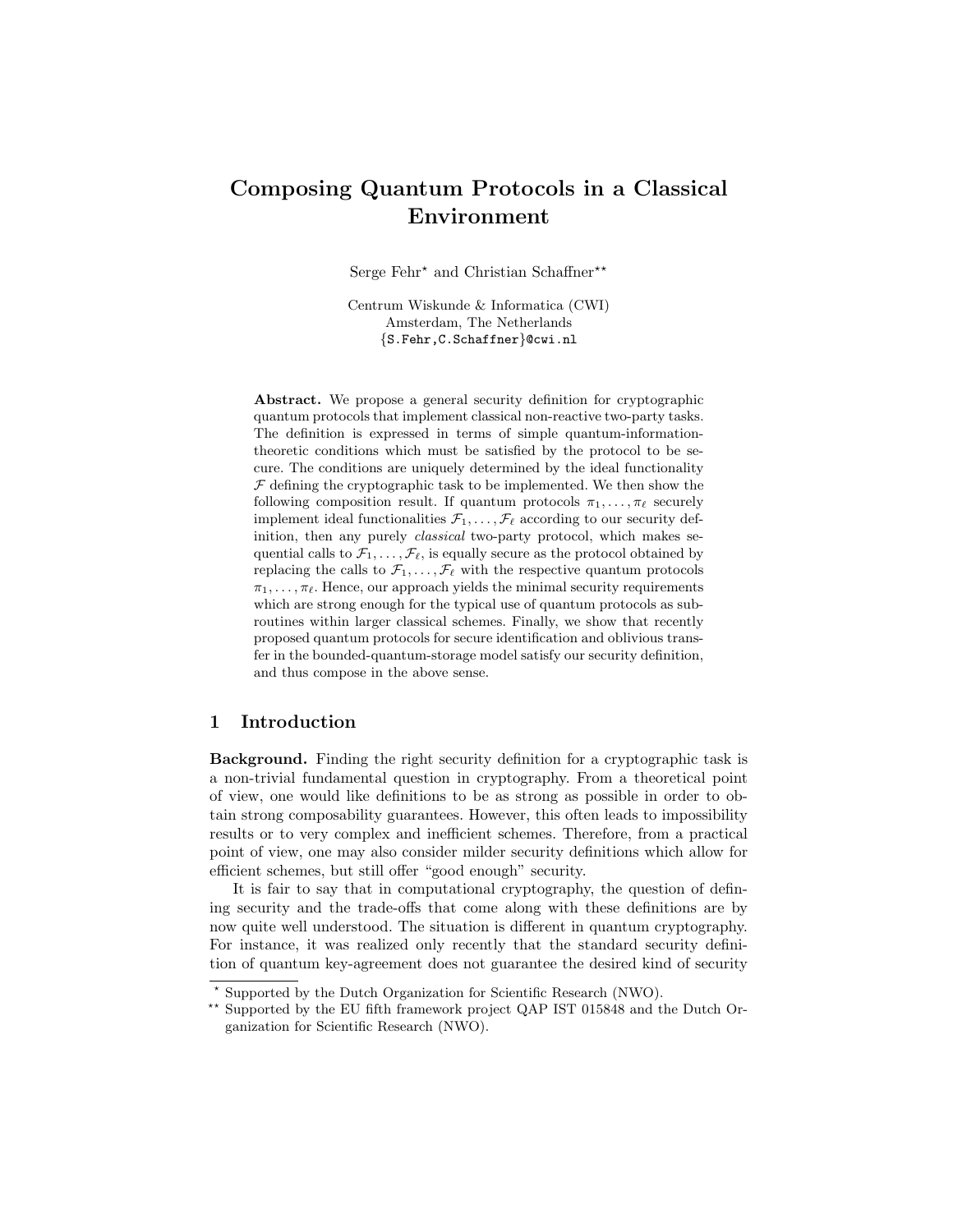and some work was required to establish the right security definition [13, 23, 2, 22, 17]. Security definitions for general quantum protocols have first been proposed in [14] and subsequently been refined for the case of quantum multi-party computation in [26]. In [3, 27], strong security definitions for general quantum protocols were proposed by translating Canetti's universal-composability framework and Backes, Pfitzmann and Waidner's reactive-simulatability model, respectively, into the quantum setting. The resulting security definitions are very strong and guarantee full composability. However, they are complex and hard to achieve. Indeed, so far they have been actually used and shown to be achievable only in a couple of isolated cases: quantum key distribution [2] and quantum multi-party computation with dishonest minority [1]. It is still common practice in quantum cryptography that every paper proposes its own security definition of a certain task and proves security with respect to the proposed definition. However, it usually remains unclear whether these definitions are strong enough to guarantee any kind of composability, and thus whether protocols that meet the definition really behave as expected.

Contribution. We propose a general security definition for quantum protocols that implement cryptographic two-party tasks. The definition is in terms of simple quantum-information-theoretic security conditions that must be satisfied for the protocol to be secure. In particular, the definition does not involve additional entities like a "simulator" or an "environment". The security conditions are uniquely determined by the ideal functionality that defines the cryptographic task to be realized. Our definition applies to any non-reactive, classical ideal functionality  $\mathcal{F}$ , which obtains classical (in the sense of non-quantum) input from the two parties, processes the provided input according to its specification, and outputs the resulting classical result to the parties. A typical example for such a functionality/task is oblivious transfer (OT). Reactive functionalities, i.e. functionalities that have several phases (like e.g. bit commitment), or functionalities that take quantum input and/or produce quantum output are not the scope of this paper.

We show the following composition result. If quantum protocols  $\pi_1, \ldots, \pi_\ell$ securely implement ideal functionalities  $\mathcal{F}_1, \ldots, \mathcal{F}_\ell$  according to our security definition, then any purely classical two-party protocol, which makes sequential calls to  $\mathcal{F}_1, \ldots, \mathcal{F}_\ell$ , is equally secure as the protocol obtained by replacing the calls to  $\mathcal{F}_1, \ldots, \mathcal{F}_\ell$  with the respective quantum subroutines  $\pi_1, \ldots, \pi_\ell$ . We stress that our composition theorem, respectively our security definition, only allows for the composition of quantum sub-protocols into a classical outer protocol. This is a trade-off which allows for milder security definitions (which in turn allows for simpler and more efficient implementations) but still offers security in realistic situations. Indeed, current technology is far from being able to execute quantum algorithms or protocols which involve complicated quantum operations and/or need to keep a quantum state "alive" for more than a tiny fraction of a second. Thus, the best one can hope for in the near future in terms of practical quantum algorithms is that certain small subroutines, like key-distribution or OT, may be implemented by quantum protocols, while the more complex outer protocol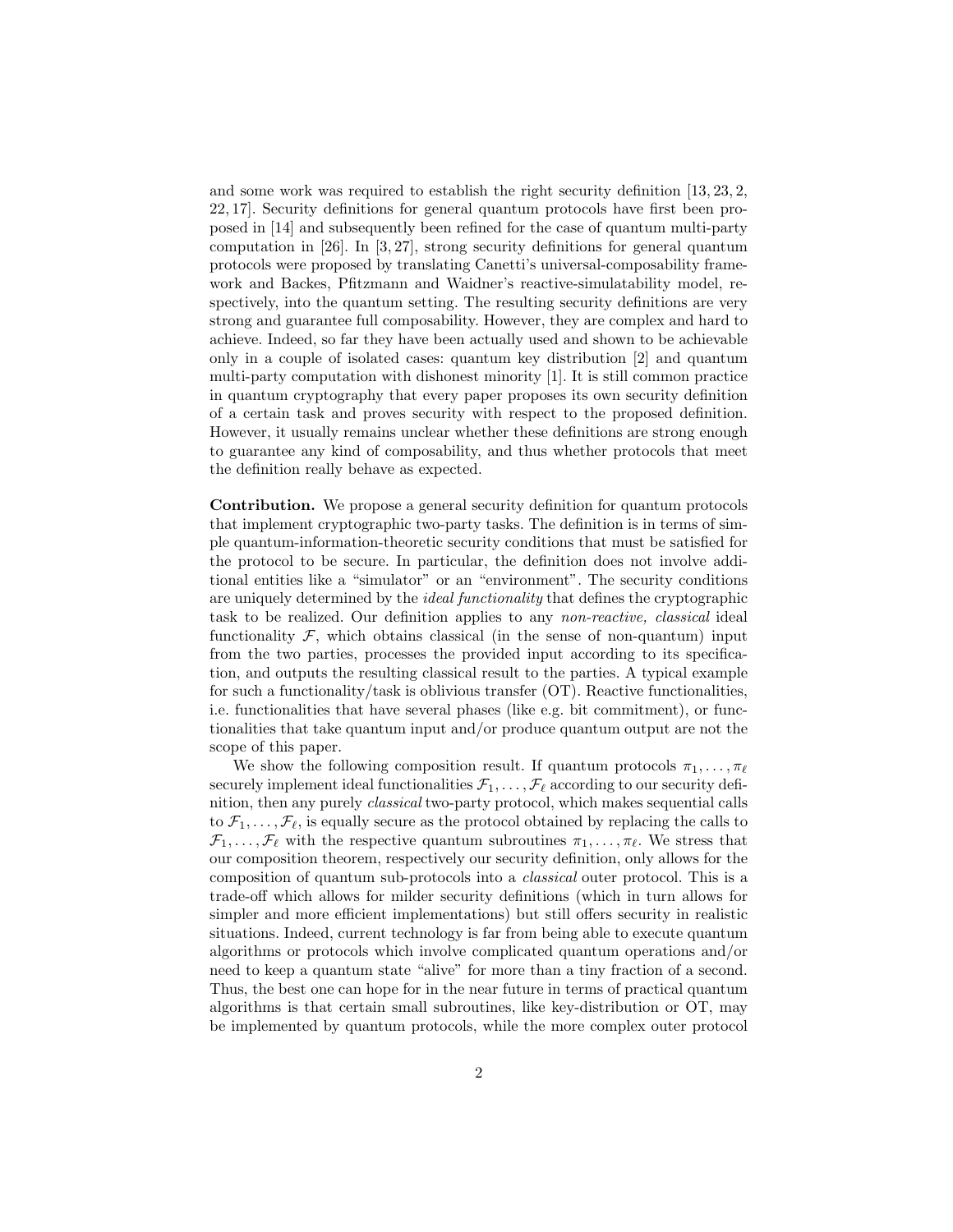remains classical. From a more theoretical point of view, our general security definition expresses what security properties a quantum protocol must satisfy in order to be able to instantiate a basic cryptographic primitive upon which an information-theoretic cryptographic construction is based. For instance, it expresses the security properties a quantum  $\mathrm{OT}^1$  needs to satisfy so that Kilian's classical<sup>2</sup> construction of general secure function evaluation based on OT [15] remains secure when instantiating the OT primitive by a quantum protocol.

Finally, we show that the *ad-hoc* security definitions proposed by Damgård, Fehr, Salvail and Schaffner for their 1-2 OT and secure-identification protocols in the bounded-quantum-storage model [7, 9] imply (and are likely to be equivalent) to the corresponding security definitions obtained from our approach.<sup>3</sup> This implies composability in the above sense for these quantum protocols in the bounded-quantum-storage model.

**Related work.** In the classical setting, Crépeau et al. proposed informationtheoretic conditions for two-party secure function evaluation [5], though restricted to the *perfect* case, where the protocol is not allowed to make any error. They show equivalence to a simulation-based definition that corresponds to the standard framework of Goldreich [12]. Similar conditions have been subsequently found by Crépeau and Wullschleger for the case of non-perfect classical protocols  $[6]$ . Our work can be seen as an extension of  $[5, 6]$  to the setting where classical subroutines are implemented by quantum protocols.

As pointed out and discussed above, general frameworks for universal composability in the quantum setting have been established in [3, 27]. The composability of protocols in the bounded-quantum-storage model has recently been investigated by Wehner and Wullschleger [29]. They propose security definitions that guarantee sequential composability of quantum protocols within quantum protocols. This is clearly a stronger composition result than we obtain (though restricted to the bounded-quantum-storage model) but comes at the price of a more demanding security definition. And indeed, whereas we show that the simple definitions used in [8, 7] already guarantee composability into classical protocols without any modifications to the original parameters and proofs, [29] need to strengthen the quantum-memory bound (and re-do the security proof) in order to show that the 1-2 OT protocol from [7] meets their strong security definition. As we argued above, this is an overkill in many situations.

<sup>&</sup>lt;sup>1</sup> We are well aware that quantum OT is impossible without any restriction on the adversary, but it becomes possible for instance when restricting the adversary's quantum memory [8, 7].

<sup>2</sup> Here, "classical" can be understood as "non-quantum" as well as "being a classic".

<sup>&</sup>lt;sup>3</sup> Interestingly, this is not true for the definition of Rabin OT given in the first paper in this line of research [8], and indeed in the full version of that paper, it is mentioned that their definition poses some "composability problems" (this problem though has been fixed in the journal version [10]). This supports our claim that failure of satisfying our security definition is strong evidence for a security problem of a quantum protocol (or the definition used).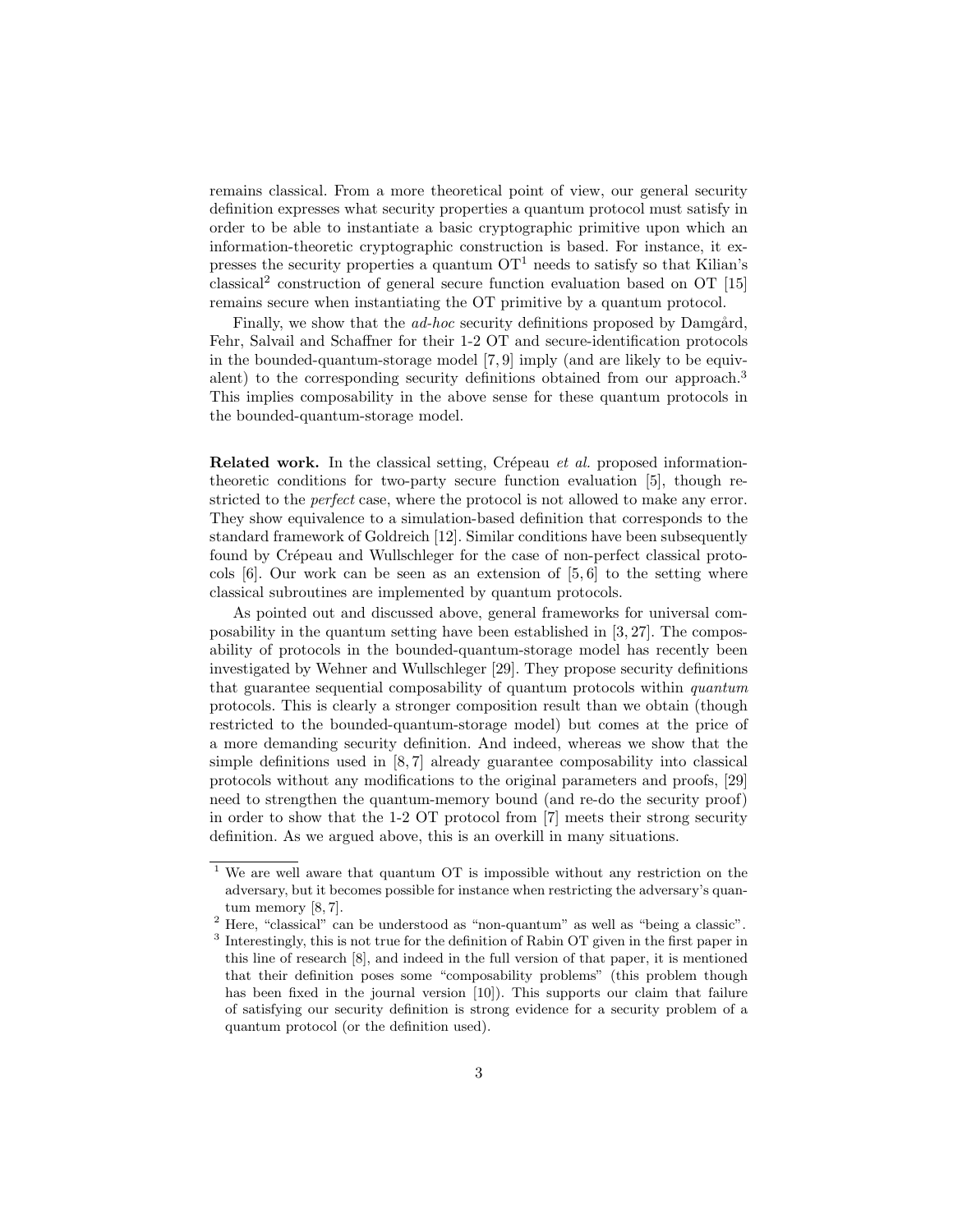#### 2 Notation

Quantum States. We assume the reader's familiarity with basic notation and concepts of quantum information processing [21].

Given a bipartite quantum state  $\rho_{XE}$ , we say that X is *classical* if  $\rho_{XE}$  is of the form  $\rho_{XE} = \sum_{x \in \mathcal{X}} P_X(x)|x\rangle\langle x|\otimes \rho_E^x$  for a probability distribution  $P_X$  over a finite set  $\mathcal{X}$ . This can be understood in that the state of the quantum register  $E$  depends on the classical random variable  $X$ , in the sense that  $E$  is in state  $\rho_E^x$  exactly if  $X = x$ . For any event  $\mathcal E$  defined by  $P_{\mathcal E|X}(x) = P[\mathcal E|X = x]$  for all x, we may then write

$$
\rho_{XE|\mathcal{E}} := \sum_{x} P_{X|\mathcal{E}}(x) |x\rangle\langle x| \otimes \rho_E^x . \tag{1}
$$

When we omit registers, we mean the partial trace over these register, for instance  $\rho_{E|\mathcal{E}} = \text{tr}_X(\rho_{XE|\mathcal{E}}) = \sum_x P_{X|\mathcal{E}}(x)\rho_E^x$ , which describes E given that the event  $\mathcal E$  occurs.

This notation extends naturally to states that depend on several classical random variables X, Y etc., defining the density matrices  $\rho_{XYE}, \rho_{XYE|\mathcal{E}},$  $\rho_{YE|X=x}$  etc. We tend to slightly abuse notation and write  $\rho_{YE}^x = \rho_{XE|X=x}$  and  $\rho_{YE|\mathcal{E}}^x = \rho_{YE|X=x,\mathcal{E}},$  as well as  $\rho_E^x = \text{tr}_Y(\rho_{YE}^x)$  and  $\rho_{E|\mathcal{E}}^x = \text{tr}_Y(\rho_{YE|\mathcal{E}}^x)$ . Given a state  $\rho_{XE}$  with classical X, by saying that "there exists a classical random variable Y such that  $\rho_{XYE}$  satisfies some condition", we mean that  $\rho_{XE}$  can be understood as  $\rho_{XE} = \text{tr}_Y(\rho_{XYE})$  for some state  $\rho_{XYZ}$  with classical X and Y, and that  $\rho_{XYE}$  satisfies the required condition.

X is independent of E (in that  $\rho_E^x$  does not depend on x) if and only if  $\rho_{XE} = \rho_X \otimes \rho_E$ , which in particular implies that no information on X can be learned by observing only  $E$ . Similarly,  $X$  is random and independent of  $E$  if and only if  $\rho_{XE} = \frac{1}{|X|} \mathbb{I} \otimes \rho_E$ , where  $\frac{1}{|X|} \mathbb{I}$  is the density matrix of the fully mixed state of suitable dimension.

We also need to express that a random variable  $X$  is independent of a quantum state E when given a random variable Y. This means that when given  $Y$ , the state  $E$  gives no additional information on  $X$ . Yet another way to understand this is that E is obtained from X and Y by solely processing Y. Formally, adopting the notion introduced in [9], this is expressed by requiring that  $\rho_{XYE}$ equals  $\rho_{X \leftrightarrow Y \leftrightarrow E}$ , where the latter is defined as

$$
\rho_{X \leftrightarrow Y \leftrightarrow E} := \sum_{x,y} P_{XY}(x,y) |x\rangle\langle x| \otimes |y\rangle\langle y| \otimes \rho_E^y.
$$

In other words,  $\rho_{XYE} = \rho_{X \to Y \to E}$  precisely if  $\rho_E^{x,y} = \rho_E^y$  for all x and y. This notation naturally extends to  $\rho_{X \to Y \to E | \mathcal{E}} = \sum_{x,y} P_{XY | \mathcal{E}}(x,y) |x \rangle \langle x | \otimes |y \rangle \langle y | \otimes \rho_{E | \mathcal{E}}^y.$ 

Full (conditional) independence is often too strong a requirement, and it usually suffices to be "close" to such a situation. Closeness of two states  $\rho$  and σ is measured in terms of their trace distance  $\delta(\rho, \sigma) = \frac{1}{2} tr(|\rho - \sigma|)$ , where for any operator A, |A| is defined as  $|A| := \sqrt{A A^{\dagger}}$ . We write  $\rho \approx_{\varepsilon} \sigma$  to denote that  $\delta(\rho, \sigma) \leq \varepsilon$ , and we then say that  $\rho$  and  $\sigma$  are  $\varepsilon$ -close. It is known that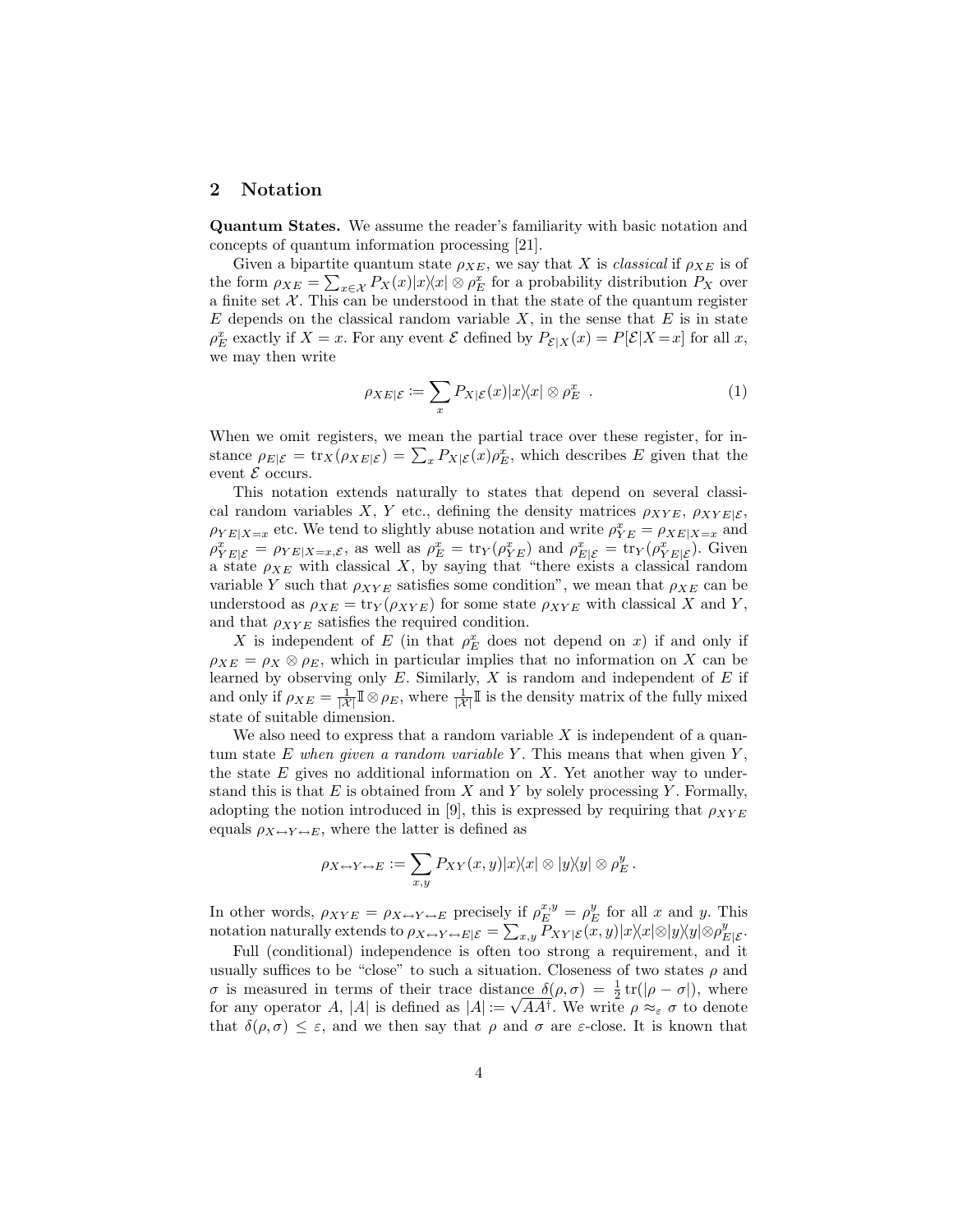$\varepsilon$ -closeness is preserved under any quantum operation; this in particular implies that if  $\rho \approx_{\varepsilon} \sigma$  then no observer can distinguish  $\rho$  from  $\sigma$  with advantage greater than  $\varepsilon$  [23]. For states  $\rho_{XE}$  and  $\rho_{X'E'}$  with classical X and X', it is not hard to see that  $\delta(\rho_{XE}, \rho_{X'E'}) = \sum_x \delta(P_X(x) \rho_E^x, P_{X'}(x) \rho_E^x)$ P  $E(E<sub>E'</sub>)$ , and thus  $\delta(\rho_{XE}, \rho_{X'E'}) =$  ${}_x P_X(x)\delta(\rho_E^x, \rho_{E'}^x)$  if  $P_X = P_{X'}$ . In case of purely classical states  $\rho_X$  and  $\rho_{X'}$ , the trace distance coincides with the statistical distance of the random variables X and X':  $\delta(\rho_X, \rho_{X'}) = \frac{1}{2} \sum_x |P_X(x) - P_{X'}(x)|$ , and we then write  $P_X \approx_{\varepsilon} P_{X'}$ , or  $X \approx_{\varepsilon} X'$ , instead of  $\rho_X \approx_{\varepsilon} \rho_{X'}$ .

We will make use of the following lemmas whose proofs are given in the full version [11] of this paper.

**Lemma 2.1.** 1. If  $\rho_{XYZE} \approx_{\varepsilon} \rho_{X \leftrightarrow Y \leftrightarrow ZE}$  then  $\rho_{XYZE} \approx_{2\varepsilon} \rho_{X \leftrightarrow YZ \leftrightarrow E}$ . 2. If  $\rho_{XZE} \approx_{\varepsilon} \rho_X \otimes \rho_{ZE}$  then  $\rho_{XZE} \approx_{2\varepsilon} \rho_{X \leftrightarrow Z \leftrightarrow E}$ . 3. If  $\rho_{XZE} \approx_{\varepsilon} I/|\mathcal{X}| \otimes \rho_{ZE}$ , then  $\rho_{XZE} \approx_{4\varepsilon} \rho_{X \leftrightarrow Z \leftrightarrow E}$ .

**Lemma 2.2.** If  $\rho_{XYE} \approx_{\varepsilon} \rho_{X \leftrightarrow Y \leftrightarrow E}$  then  $\rho_{Xf(X,Y)YE} \approx_{\varepsilon} \rho_{Xf(X,Y) \leftrightarrow Y \leftrightarrow E}$  for any function f.

**Lemma 2.3.** For an event  $\mathcal E$  which is completely determined by the random variable Y, i.e. for all y, the probability  $Pr[\mathcal{E}|Y=y]$  either vanishes or equals one, we can decompose the density matrix  $\rho_{X \leftrightarrow Y \leftrightarrow E}$  into<sup>4</sup>

 $\rho_{X \leftrightarrow Y \leftrightarrow E} = \Pr[\mathcal{E}] \cdot \rho_{X \leftrightarrow Y \leftrightarrow E | \mathcal{E}} + \Pr[\mathcal{E}] \cdot \rho_{X \leftrightarrow Y \leftrightarrow E | \overline{\mathcal{E}}} \, .$ 

### 3 Protocols and Functionalities

**Quantum Protocols.** We consider two-party quantum protocols  $\pi = (A, B)$ , consisting of interactive quantum algorithms A and B. For convenience, we call the two parties who run A and B Alice and Bob, respectively. There are different approaches to formally define interactive quantum algorithms and thus quantum two-party protocols, in particular when we restrict in- and outputs (of honest participants) to be classical. For instance such a formalization can be done by means of quantum circuits, or by means of a classical Turing machine which outputs unitaries that are applied to a quantum register. For our work, the specific choice of the formalization is immaterial; what is important is that such a two-party quantum protocol, formalized in whatever way, uniquely specifies its input-output behavior. Therefore, in this work, we capture quantum protocols by their input-output behavior, which we formalize by a quantum operation, i.e. a trace-preserving completely-positive map, which maps the common two-partite input state  $\rho_{UV}$  to the common two-partite output state  $\rho_{XY}$ . We denote this operation by  $\rho_{XY} = \pi \rho_{UV}$  or, when we want to emphasize that  $\pi$  is executed by honest Alice and Bob, also by  $\rho_{XY} = \pi_{A,B} \rho_{UV}$ . If one of the players, say Bob, is *dishonest* and follows a malicious strategy  $B'$ , then we slightly abuse notation and write  $\pi_{A,B'}$  for the corresponding operator.

<sup>&</sup>lt;sup>4</sup> One is tempted to think that such a decomposition holds for *any* event  $\mathcal{E}$ ; however, this is not true. See Lemma 2.1 of [9] for another special case where the decomposition does hold.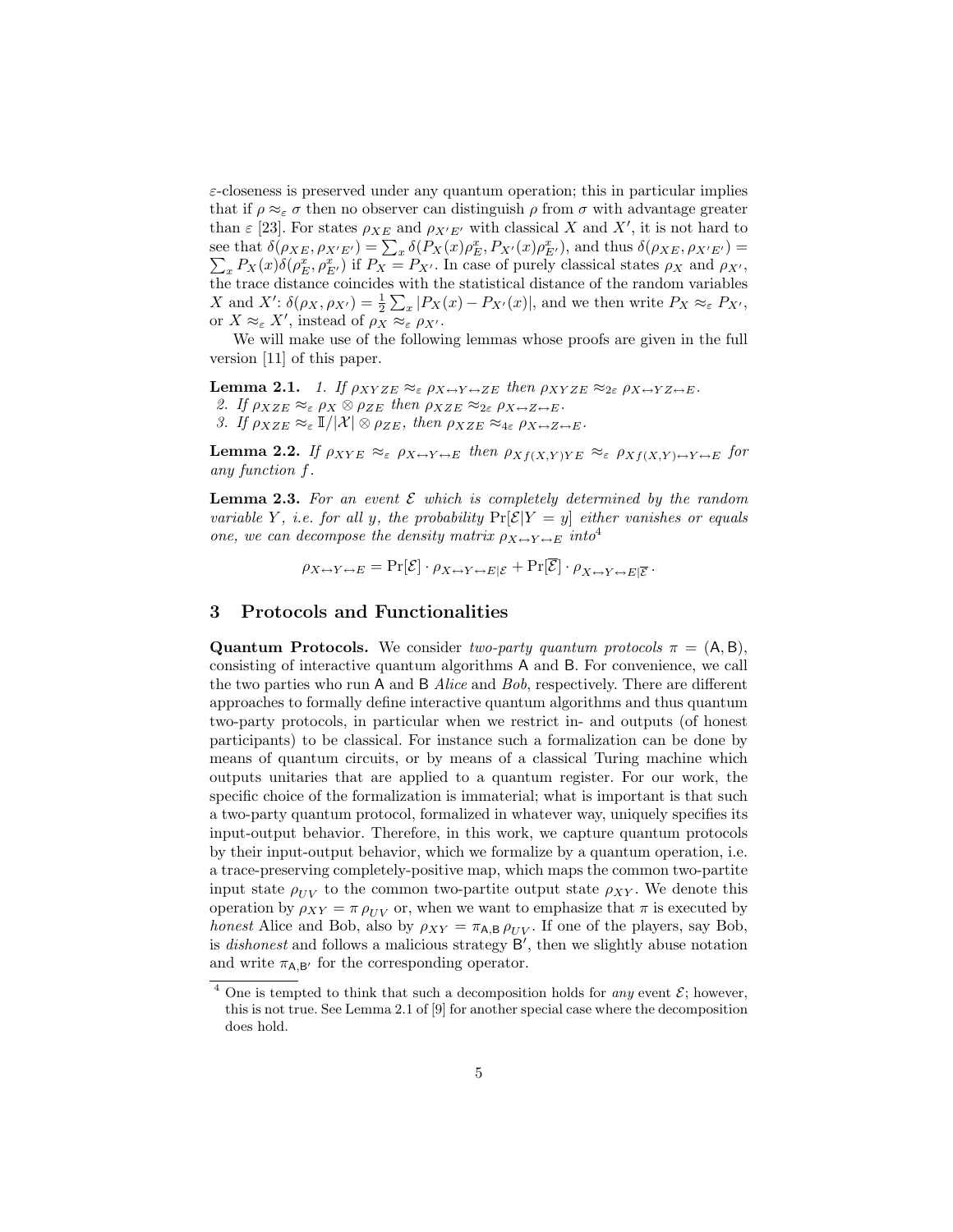Protocols and Functionalities with Classical In- and Output. In this work, we focus on quantum protocols  $\pi = (A, B)$  with *classical in- and output* for the honest players. This means that we assume the common input state  $\rho_{UV}$ to be classical, i.e. of the form  $\rho_{UV} = \sum_{u,v} P_{UV}(u,v) |u\rangle\langle u| \otimes |v\rangle\langle v|$  for some probability distribution  $P_{UV}$ , and the common output state  $\rho_{XY} = \pi_{A,B} \rho_{UV}$  is then guaranteed to be classical as well, i.e.,  $\rho_{XY} = \sum_{x,y} P_{XY}(x,y) |x\rangle\langle x| \otimes |y\rangle\langle y|$ . In this case we may understand U and V as well as  $\tilde{X}$  and Y as random variables, and we also write  $(X, Y) = \pi(U, V)$ . Note that the input-output behavior of the protocol is uniquely determined by the conditional probability distribution  $P_{XY|UV}$ . If one of the players, say Bob, is dishonest and follows a malicious strategy B', then we may allow his part of the input to be quantum and denote it as V', i.e.  $\rho_{UV'} = \sum_u P_U(u) |u\rangle\langle u| \otimes \rho_{V'|U=u}$ , and we allow his part Y' of the common output state  $\rho_{XY'} = \pi_{A,B'} \rho_{UV'}$  to be quantum, i.e.  $\rho_{XY'} = \sum_x P_X(x) |x\rangle\langle x| \otimes \rho_{Y'|X=x}$ . We write  $\rho_{UV'}$  as  $\rho_{U\emptyset} = \rho_U \otimes \rho_{\emptyset} = \rho_U$  if V' is empty, i.e. if B' has no input at all, and we write it as  $\rho_{UZV'}$  if part of his input, Z, is actually classical.

A classical non-reactive two-party *ideal functionality*  $\mathcal F$  is given by a conditional probability distribution  $P_{\mathcal{F}(U,V) | UV}$ , inducing a pair of random variables  $(X, Y) = \mathcal{F}(U, V)$  for every joint distribution of U and V. We also want to take into account ideal functionalities which allow the dishonest player some additional—though still limited—capabilities (as for instance in Section 6). We do this as follows. We specify  $\mathcal F$  not only for the "proper" domains  $\mathcal U$  and  $\mathcal V$ , over which  $U$  and  $V$  are supposed to be distributed, but we actually specify it for some larger domains  $\tilde{U} \supseteq U$  and  $\tilde{V} \supseteq V$ . The understanding is that U and  $V$  provided by honest players always lie in  $U$  and  $V$ , respectively, whereas a dishonest player, say Bob, may select V from  $V \setminus V$ , and this way Bob may cause  $\mathcal F$ , if specified that way, to process its inputs differently and/or to provide a "more informative" output  $Y$  to Bob. For simplicity though, we often leave the possibly different domains for honest and dishonest players implicit.

We write  $(X, Y) = \mathcal{F}_{\hat{A}, \hat{B}}(U, V)$  or  $\rho_{XY} = \mathcal{F}_{\hat{A}, \hat{B}} \rho_{UV}$  for the execution of the "ideal-life" protocol, where Alice and Bob forward their inputs to  $\mathcal F$  and output whatever they obtain from F. And we write  $\rho_{XY'} = \mathcal{F}_{\hat{A}, \hat{B}'} \rho_{UV'}$  for the execution of this protocol with a dishonest Bob with strategy  $\widehat{B}'$  and quantum input V'. Note that Bob's possibilities are very limited: he can produce some classical input V for  $\mathcal F$  (distributed over  $\tilde{\mathcal V}$ ) from his input quantum state V', and then he can prepare and output a quantum state  $Y'$  which might depend on  $\mathcal{F}'$ 's reply Y.

**Classical Hybrid Protocols.** A two-party classical hybrid protocol  $\Sigma^{\mathcal{F}_1 \cdots \mathcal{F}_\ell}$  =  $(A, B)$  between Alice and Bob is a protocol which makes a bounded number  $k$ of sequential oracle calls to possibly different ideal functionalities  $\mathcal{F}_1, \ldots, \mathcal{F}_\ell$ . We allow  $\hat{A}$  and  $\hat{B}$  to make several calls to independent copies of the same  $\mathcal{F}_i$ , but we require from  $\Sigma^{\mathcal{F}_1 \cdots \mathcal{F}_\ell}$  that for every possible execution, there is always agreement between  $\hat{A}$  and  $\hat{B}$  on when to call which functionality; for instance we may assume that  $\hat{A}$  and  $\hat{B}$  exchange the index i before they call  $\mathcal{F}_i$  (and stop if there is disagreement).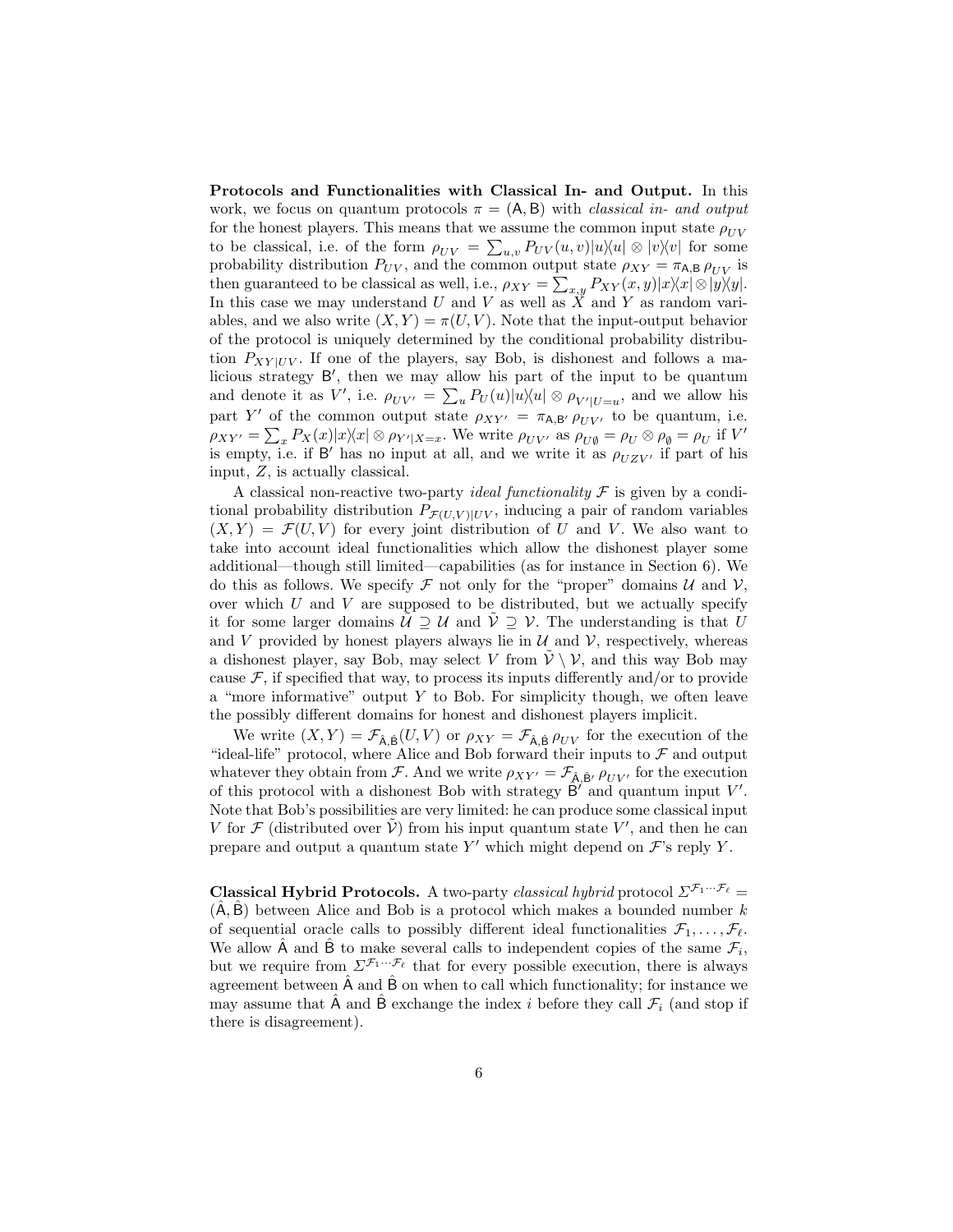Formally, such a classical hybrid protocol is given by a sequence of  $k+1$  quantum protocols formalized by quantum operators with classical in- and output for the honest players, see Figure 1. For an honest player, say Alice, the j-th protocol outputs an index i indicating which functionality is to be called, classical auxiliary (or "state") information information  $S_j$  and a classical input  $U_j$  for  $\mathcal{F}_i$ . The  $(j+1)$ -st protocol expects as input  $S_j$  and Alice's classical output  $X_j$  from  $\mathcal{F}_i$ . Furthermore, the first protocol expects Alice's classical input  $U$  to the hybrid protocol, and the last produces the classical output  $X$  of the hybrid protocol. In case of a dishonest player, say Bob, all in- and outputs may be quantum states  $V'_j$  respectively  $Y'_j$ . By instantiating the *j*-th call to a functionality  $\mathcal F$  (where we from now on omit the index for simpler notation) in the obvious way by the corresponding "ideal-life" protocol  $\mathcal{F}_{\hat{A},\hat{B}}$  (respectively  $\mathcal{F}_{\hat{A}',\hat{B}}$  or  $\mathcal{F}_{\hat{A},\hat{B}'}$  in case of a dis-



**Fig. 1.** Hybrid protocol  $\sum_{\hat{\mathsf{A}},\hat{\mathsf{B}}'}^{\mathcal{F}_1 \cdots \mathcal{F}_\ell}$ 

honest Alice or Bob), we obtain the instantiated hybrid protocol formally described by quantum operator  $\Sigma_{\hat{\mathsf{A}},\hat{\mathsf{B}}}^{\mathcal{F}_1 \cdots \mathcal{F}_\ell}$  (respectively  $\Sigma_{\hat{\mathsf{A}}',\hat{\mathsf{B}}}^{\mathcal{F}_1 \cdots \mathcal{F}_\ell}$  or  $\Sigma_{\hat{\mathsf{A}},\hat{\mathsf{B}}}^{\mathcal{F}_1 \cdots \mathcal{F}_\ell}$ ).<sup>5</sup>

For the hybrid protocol to be classical, we mean that it has classical in- and output (for the honest players), but also that all communication between Alice and Bob is classical.Since we have not formally modeled the communication within (hybrid) protocols, we need to formalize this property as a property of the quantum operators that describe the hybrid protocol: Consider a dishonest player, say Bob, with no input, and consider the common state  $\rho_{S_j U_j V'_j}$  at any point during the execution of the hybrid protocol when a call to functionality  $\mathcal{F}_i$  is made. The requirement for the hybrid protocol to be *classical* is now expressed in that there exists a classical  $Z_j$ —to be understood as consisting of  $\hat{B}$ ''s classical communication with  $\hat{A}$  and with the  $\mathcal{F}_{i'}$ 's up to this point—such that given  $Z_j$ , Bob's quantum state  $V'_j$  is uncorrelated with (i.e. independent of) Alice' classical input and auxiliary information:  $\rho_{S_jU_jZ_jV'_j} = \rho_{S_jU_j \leftrightarrow Z_j \leftrightarrow V'_j}$ . Furthermore, we require that we may assume  $Z_j$  to be part of  $V'_j$  in the sense that for any  $\hat{B}'$  there exists  $\hat{B}''$  such that  $Z_j$  is part of  $V'_j$ . This definition is motivated by the observation that if Bob can communicate only classically with Alice, then he can correlate his quantum state with information on Alice's side only by means of the classical communication.

 $5$  Note that for simpler notation, we are a bit sloppy and give the same name, like  $\hat{A}$  and  $\hat{B}'$ , to honest Alice's and dishonest Bob's strategy within different (sub)protocols.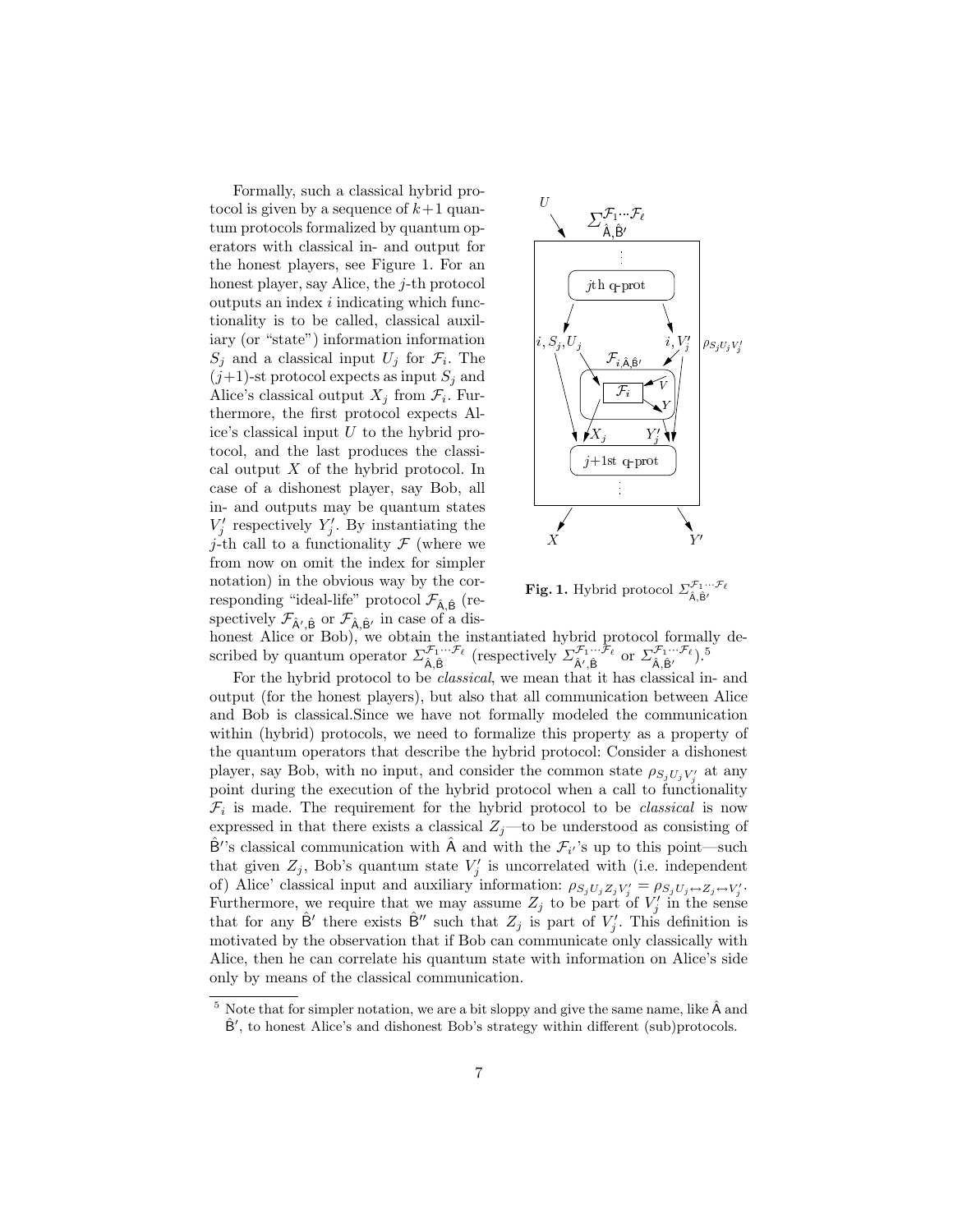We also consider the protocol we obtain by replacing the ideal functionalities by quantum two-party sub-protocols  $\pi_1, \ldots, \pi_\ell$  with classical in- and outputs for the honest parties: whenever  $\Sigma^{\mathcal{F}_1 \cdots \mathcal{F}_\ell}$  instructs  $\hat{A}$  and  $\hat{B}$  to execute  $\mathcal{F}_{i\hat{A},\hat{B}},$ they instead execute  $\pi_i = (A_i, B_i)$  and take the resulting outputs. We write  $\Sigma^{\pi_1 \cdots \pi_\ell} = (A, B)$  for the real-life quantum protocol we obtain this way.

### 4 Security for Two-Party Quantum Protocols

#### 4.1 The Security Definition

Framework. We use the following framework for defining security of a quantum protocol  $\pi$  with classical in- and output. We distinguish three cases and consider the respective output states obtained by executing  $\pi$  in case of honest Alice and honest Bob, in case of honest Alice and dishonest Bob, and in case of dishonest Alice and honest Bob. For each of these cases we require some security conditions on the output state to hold. More precisely, for honest Alice and Bob, we fix an arbitrary joint probability distribution  $P_{UV}$  for the inputs U and V, resulting in outputs  $(X, Y) = \pi_{A,B}(U, V)$  with a well defined joint probability distribution  $P_{UVXY}$ . For an honest Alice and a dishonest Bob, we fix an arbitrary distribution  $P_U$  for Alice's input and an arbitrary strategy  $B'$  with no input for Bob, and we consider the resulting joint output state

$$
\rho_{UXY'} = (\mathrm{id}_U \otimes \pi_{\mathsf{A},\mathsf{B}'}) \rho_{UU\emptyset} = \sum_u P_U(u) |u\rangle\langle u| \otimes \pi_{\mathsf{A},\mathsf{B}'}(|u\rangle\langle u| \otimes \rho_{\emptyset})
$$

augmented with Alice's input  $U$ , where  $U$  and  $X$  are classical and  $Y'$  is in general quantum. And, correspondingly, for a dishonest Alice and an honest Bob, we fix an arbitrary distribution  $P_V$  for Bob's input and an arbitrary strategy  $A'$  with no input for Alice, and we consider the resulting joint output state  $\rho_{V X' Y} = (\mathrm{id}_V \otimes \pi_{A', B}) \rho_{V \emptyset V}$  augmented with Bob's input V. Then, security is defined by specific information-theoretic conditions on  $P_{UVXY}$ ,  $\rho_{UXY}$  and  $\rho_{VX'Y}$ , where the conditions depend on the functionality  $\mathcal F$  which  $\pi$  is implementing. Definition 4.1 below for a general functionality  $\mathcal{F}$ , as well as the definitions studied later for specific functionalities (Definitions 6.1), are to be understood in this framework. In particular, the augmented common output states are to be understood as defined above.

We stress once more that the framework assumes that dishonest players have no input at all. This might appear too weak at first glance; one would expect a dishonest player, say Bob, to at least get the input  $V$  of the honest Bob. The justification for giving dishonest players no input is that on the one hand, we will show that this "minimalistic approach" is good enough for the level of security we are aiming for (see Theorem 5.1), and on the other hand, our goal is to keep the security definitions as simple as possible.

Restricting the Adversary. Since essentially no interesting two-party task can be implemented securely by a quantum protocol against unbounded quantum attacks [20, 19, 18, 16], one typically has to put some restriction upon the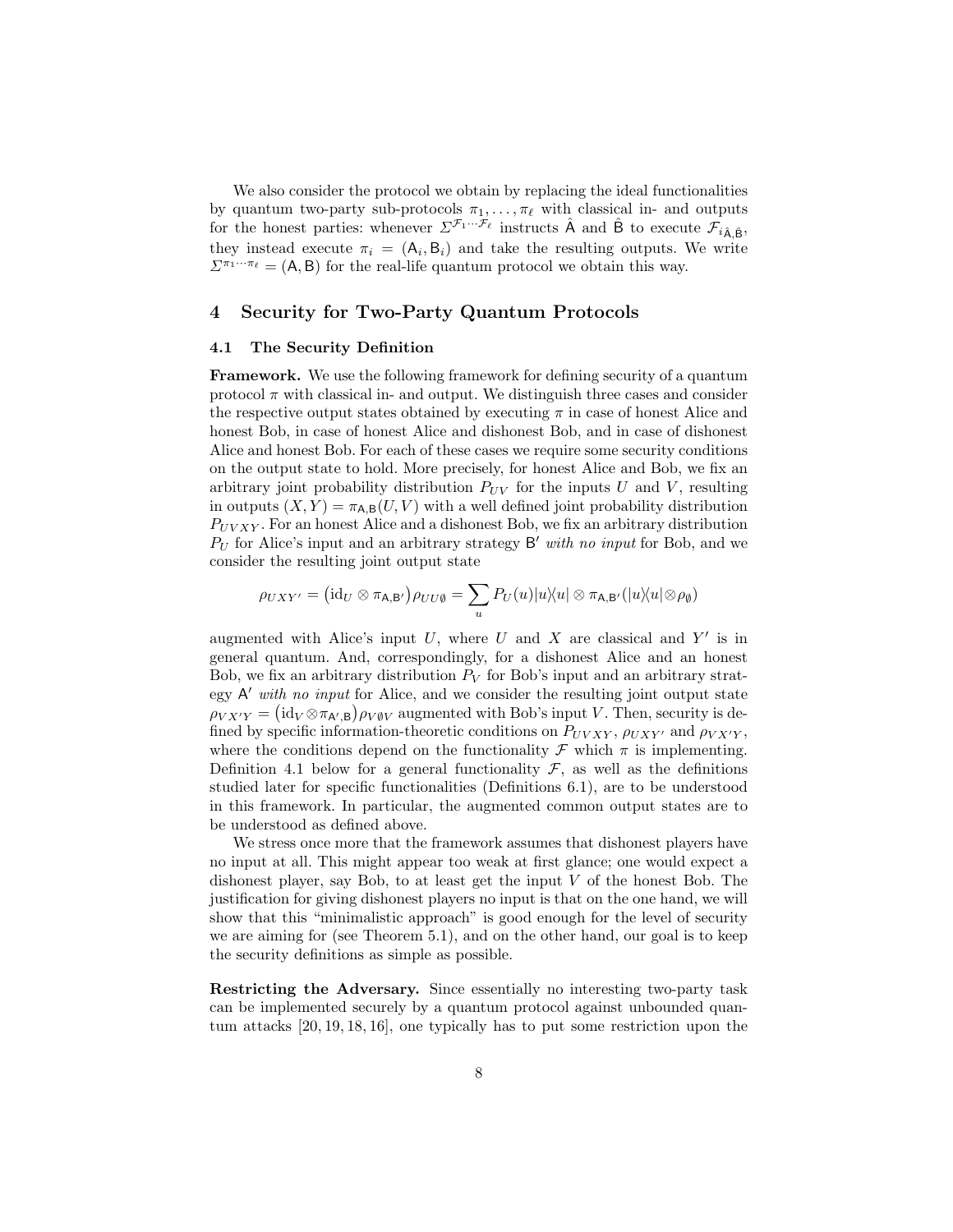dishonest player's capabilities, like to limit his quantum-storage capabilities [8, 7, 9, 28] or the size of coherent measurements he can do [24]. Throughout, we let  $\mathfrak A$  and  $\mathfrak B$  be subfamilies of all possible strategies  $\mathsf A'$  and  $\mathsf B'$  of a dishonest Alice and a dishonest Bob, respectively. In order to circumvent pathological counter examples, we need to assume the following two natural consistency conditions on  $\mathfrak{A}$ , and correspondingly on  $\mathfrak{B}$ . If a dishonest strategy  $\mathsf{A}' \in \mathfrak{A}$  expects as input some state  $\rho_{ZU'}$  with classical Z, then for any z and for any  $\rho_{U'|Z=z}$ , the strategy  $A'_{z, \rho_{U'|Z=z}}$ , which has z hard-wired and prepares the state  $\rho_{U'|Z=z}$  as an initial step but otherwise runs like  $A'$ , is in  $\mathfrak A$  as well. And, if  $A' \in \mathfrak A$  is a dishonest strategy for a protocol  $\Sigma^{\pi}$  which makes a call to a sub-protocol  $\pi$ , then the corresponding "sub-strategy" of  $A'$ , which is active during the execution of  $\pi$ , is in  $\mathfrak A$  as well. It is for instance clear that bounding the quantum memory leads to a family of strategies that satisfies these conditions.

Defining Security. Following the framework described above, we propose the following security definition for two-party quantum protocols with classical inand output. The proposed definition implies strong simulation-based security when using quantum protocols as sub-protocols in classical outer protocols (Theorem 5.1), yet it is expressed in a way that is as simple and as weak as seemingly possible, making it as easy as possible to design and prove quantum cryptographic schemes secure according to the definition.

**Definition 4.1.** A two-party quantum protocol  $\pi$  *ε*-securely implements an ideal classical functionality  $\mathcal F$  against  $\mathfrak A$  and  $\mathfrak B$  if the following holds:

- **Correctness:** For any joint distribution of the input  $U$  and  $V$ , the resulting common output  $(X, Y) = \pi(U, V)$  satisfies  $(U, V, X, Y) \approx_{\varepsilon} (U, V, \mathcal{F}(U, V))$ .
- Security for Alice: For any  $B' \in \mathcal{B}$  (with no input), and for any distribution of U, the resulting common output state  $\rho_{UXY'}$  (augmented with U) is such that there exist<sup>6</sup> classical random variables V, Y such that  $P_{UV} \approx_{\varepsilon} P_U \cdot P_V$ ,  $(U, V, X, Y) \approx_{\varepsilon} (U, V, \mathcal{F}(U, V)),$  and  $\rho_{UX V Y Y'} \approx_{\varepsilon} \rho_{UX \leftrightarrow V Y \leftrightarrow Y'}$ .
- Security for Bob: For any  $A' \in \mathfrak{A}$  (with no input), and for any distribution of V, the resulting common output state  $\rho_{V X' Y}$  (augmented with V) is such that there exist classical random variables U, X such that  $P_{UV} \approx_{\varepsilon} P_U \cdot P_V$ ,  $(U, V, X, Y) \approx_{\varepsilon} (U, V, \mathcal{F}(U, V)),$  and  $\rho_{VYUXX'} \approx_{\varepsilon} \rho_{VY \leftrightarrow UX \leftrightarrow X'}$ .

The three conditions for dishonest Bob (and similarly for dishonest Alice) express that, up to a small error,  $V$  is independent of  $U, X$  and  $Y$  are obtained by applying  $\mathcal F$ , and the quantum state  $Y'$  is obtained by locally processing V and Y.

We would like to point out that Definition 4.1 requires existence of the dishonest party's input, and as such prohibits the dishonest party to execute  $\pi$  in superposition with several inputs and to obtain a superposition of the corresponding outputs. Indeed, it is interesting to note that from a superposition of outputs, the dishonest party can typically extract "forbidden information" [4,

<sup>6</sup> as defined in Section 2.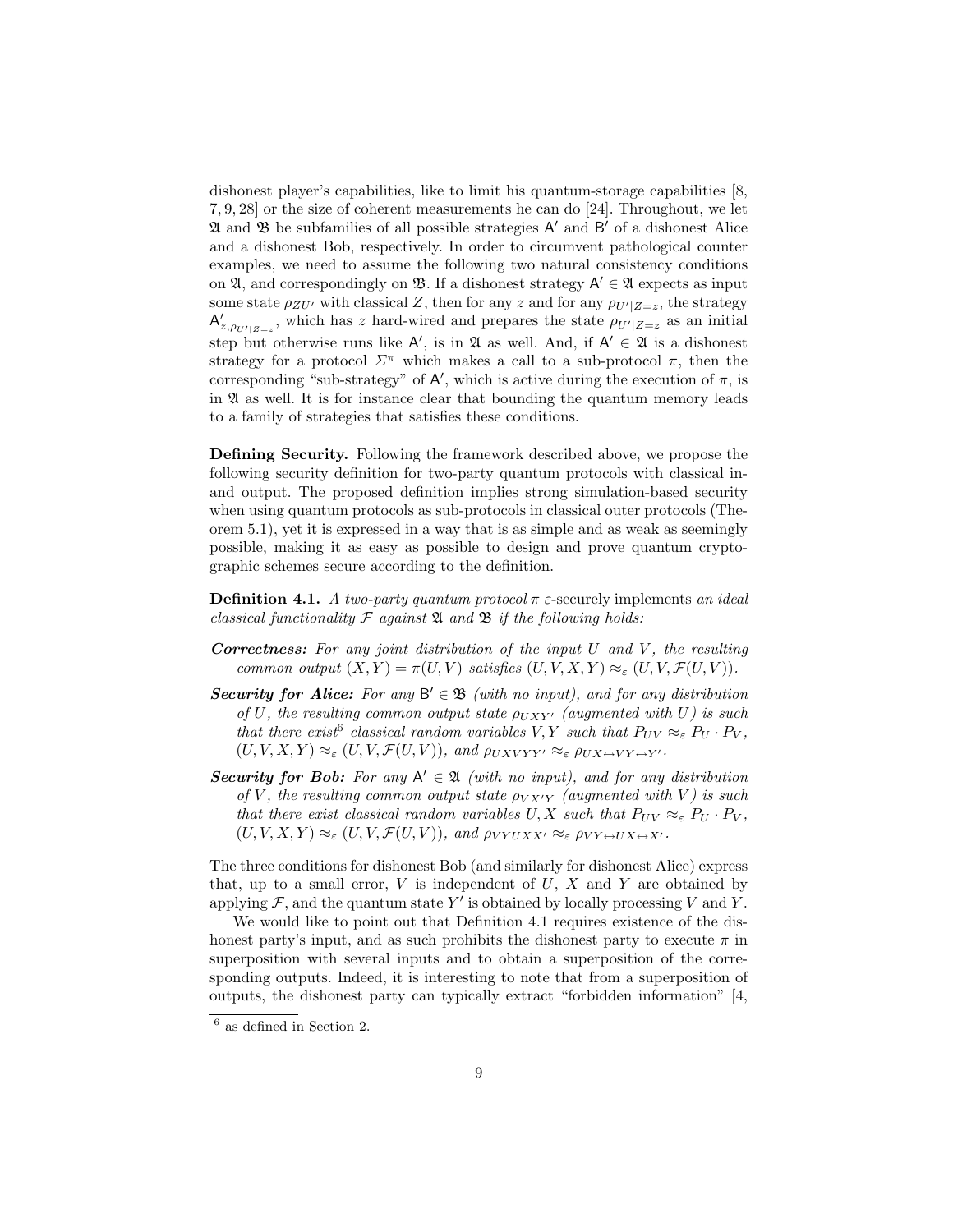25].This is another way to see that without any restriction on the adversary, non-trivial quantum two-party computation is not possible [18].

#### 4.2 Equivalent Formulations

As already mentioned, Definition 4.1 appears to guarantee security only in a very restricted setting, where the honest player has no information beyond his input, and the dishonest player has no (auxiliary) information at all. Below, we argue that Definition 4.1 actually implies security in a somewhat more general setting, where the dishonest player is allowed as input to have arbitrary classical information  $Z$  as well as a quantum state which only depends on  $Z$ . For completeness, although this is rather clear, we also argue that not only the honest player's input is protected, but also any classical "side information" S he might additionally have but does not use.

**Proposition 4.2.** Let  $\pi$  be a two-party protocol that  $\varepsilon$ -securely implements  $\mathcal F$ against  $\mathfrak A$  and  $\mathfrak B$ . Let  $\mathsf B' \in \mathfrak B$  be a dishonest Bob who takes as input a classical Z and a quantum state  $V'$  and outputs (the same) Z and a quantum state  $Y'$ . Then, for any  $\rho_{SUZV'}$  with  $\rho_{SUZV'} = \rho_{SU \leftrightarrow Z \leftrightarrow V'}$ , the resulting overall output state (augmented with S and U)  $\rho_{SUXZY} = (\text{id}_{SU} \otimes \pi_{A,B'}) \rho_{SULZY}$  is such that there exist classical random variables V, Y such that  $P_{SUZV} \approx_{\varepsilon} P_{SU \leftrightarrow Z \leftrightarrow V}$ ,  $(S, U, V, X, Y, Z) \approx_{\varepsilon} (S, U, V, \mathcal{F}(U, V), Z)$  and  $\rho_{SUXVYZY'} = \rho_{SUX \leftrightarrow VYZ \leftrightarrow Y'}$ . The corresponding holds for a dishonest Alice.

The proof of Proposition 4.2, as well as the proof of Proposition 4.3 below, can be found in the full version [11].

Note the restriction on the adversary's quantum input  $V'$ , namely that it is only allowed to depend on the honest player's input  $U$  (and side information  $S$ ) "through" Z. It is this limitation which prohibits quantum protocols satisfying Definition 4.1 to securely compose into outer quantum protocols but requires the outer protocol to be classical. Indeed, within a quantum protocol that uses quantum communication, a dishonest player may be able to correlate his quantum state with classical information on the honest player's side; however, within a classical protocol, he can only do so through the classical communication so that his state is still independent when given the classical communication.

The following proposition shows equivalence to a simulation-based definition; this will be a handy formulation in order to prove the composition theorem.

**Proposition 4.3.** Let  $\pi$  be a two-party protocol that  $\varepsilon$ -securely implements  $\mathcal F$ against  $\mathfrak A$  and  $\mathfrak B$ . Let  $\mathsf B'\in\mathfrak B$  be a dishonest Bob who takes as input a classical Z and a quantum state  $V'$ , engages into  $\pi$  with honest Alice and outputs Z and a quantum state Y'. Then, for any  $\rho_{SUZV'}$  with  $\rho_{SUZV'} = \rho_{SU \leftrightarrow Z \leftrightarrow V'}$  there exists  $\hat{B}'$  such that

 $(\mathrm{id}_S \otimes \pi_{\mathsf{A},\mathsf{B}'}) \rho_{SUZV'} \approx_{3\varepsilon} (\mathrm{id}_S \otimes \mathcal{F}_{\hat{\mathsf{A}},\hat{\mathsf{B}'}}) \rho_{SUZV'}$ 

The corresponding holds for a dishonest Alice.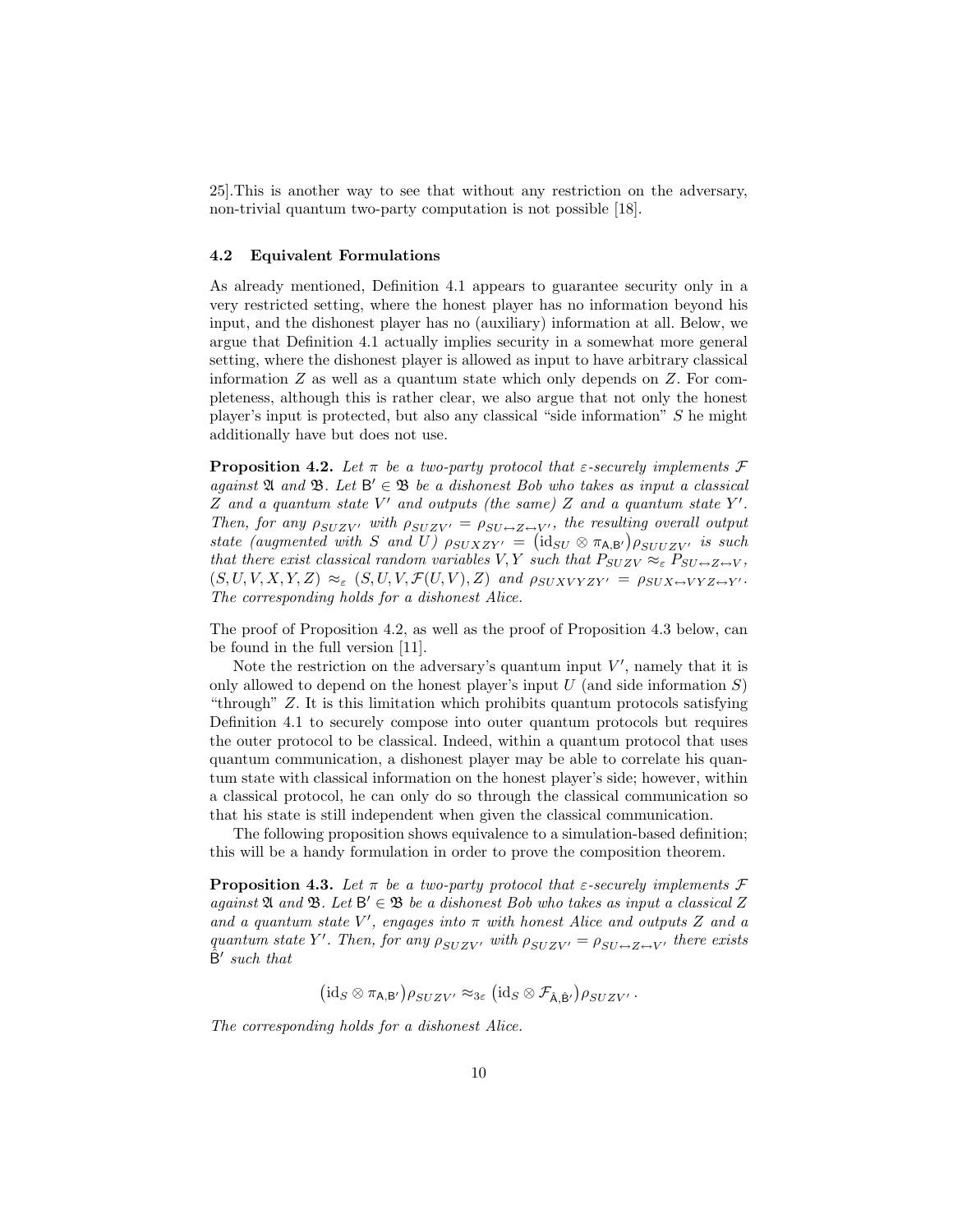Recall that  $\mathcal{F}_{\hat{A} \hat{B}'}$  is the execution of the "ideal-life" protocol, where honest  $\hat{A}$ relays in- and outputs, and the only thing dishonest  $\hat{B}'$  can do is modify the input and the output. Note that we do not guarantee that  $\hat{B}'$  is in  $\mathfrak{B}$ ; we will comment on this after Theorem 5.1.

# 5 Composability

We show the following composition result. If quantum protocols  $\pi_1, \ldots, \pi_\ell$  securely implement ideal functionalities  $\mathcal{F}_1, \ldots, \mathcal{F}_\ell$  according to Definition 4.1, then any two-party *classical* hybrid protocol  $\sum \tilde{\mathcal{F}_{1}},...,\tilde{\mathcal{F}_{\ell}}$  which makes sequential calls to  $\mathcal{F}_1, \ldots, \mathcal{F}_\ell$  is essentially equally secure as the protocol obtained by replacing the calls to  $\mathcal{F}_1, \ldots, \mathcal{F}_\ell$  by the respective quantum subroutines  $\pi_1, \ldots, \pi_\ell$ .

We stress that the  $\mathcal{F}_i$ 's are *classical* functionalities, i.e., even a dishonest player  $\hat{A}'$  or  $\hat{B}'$  can only input a classical value to  $\mathcal{F}_i$ , and for instance cannot execute  $\mathcal{F}_i$  with several inputs in superposition. This makes our composition result stronger, because we give the adversary less power in the "ideal" (actually hybrid) world.

**Theorem 5.1 (Composition Theorem).** Let  $\Sigma^{\mathcal{F}_1 \cdots \mathcal{F}_\ell} = (\hat{A}, \hat{B})$  be a classical two-party hybrid protocol which makes at most k oracle calls to the functionalities, and for every  $i \in \{1, \ldots, \ell\}$ , let protocol  $\pi_i$  be an  $\varepsilon$ -secure implementation of  $\mathcal{F}_i$  against  $\mathfrak A$  and  $\mathfrak B$ . Then, the following holds.

**Correctness:** For every (distribution of)  $U$  and  $V$ 

$$
\delta\Big(\varSigma_{\mathsf{A},\mathsf{B}}^{\pi_1\cdots \pi_\ell}\rho_{UV},\varSigma_{\hat{\mathsf{A}},\hat{\mathsf{B}}}^{\mathcal{F}_1\cdots \mathcal{F}_\ell}\rho_{UV}\Big)\leq k\varepsilon\,.
$$

**Security for Alice:** For every  $B' \in \mathcal{B}$  there exists  $\hat{B}'$  such that for every U

$$
\delta\Big(\varSigma_{\mathsf{A},\mathsf{B}'}^{\pi_1\cdots\pi_\ell}\rho_{U\emptyset},\varSigma_{\hat{\mathsf{A}},\hat{\mathsf{B}}'}^{\mathcal{F}_1\cdots\mathcal{F}_\ell}\rho_{U\emptyset}\Big)\leq 3k\varepsilon\,.
$$

**Security for Bob:** For every  $A' \in \mathfrak{A}$  there exists  $\hat{A}'$  such that for every V

$$
\delta\left(\Sigma^{\pi_1\cdots\pi_\ell}_{\mathsf{A}',\mathsf{B}}\rho_{\emptyset V},\Sigma^{\mathcal{F}_1\cdots\mathcal{F}_\ell}_{\hat{\mathsf{A}}',\hat{\mathsf{B}}}\rho_{\emptyset V}\right)\leq 3k\varepsilon.
$$

Before going into the proof, we would like to point out the following observations. First of all, note that in contrast to typical composition theorems, which per-se guarantee security when replacing one functionality by a sub-protocol and where in case of several functionalities security then follows by induction, Theorem 5.1 is stated in such a way that it directly guarantees security when replacing all functionalities by sub-protocols. The reason for this is that the assumption that the outer protocol is classical is not satisfied anymore once the first functionality is replaced by a quantum sub-protocol, and thus the inductive reasoning does not work directly. We stress that our composition theorem nevertheless allows for several levels of compositions (see Corollary 5.2 and the preceding discussion).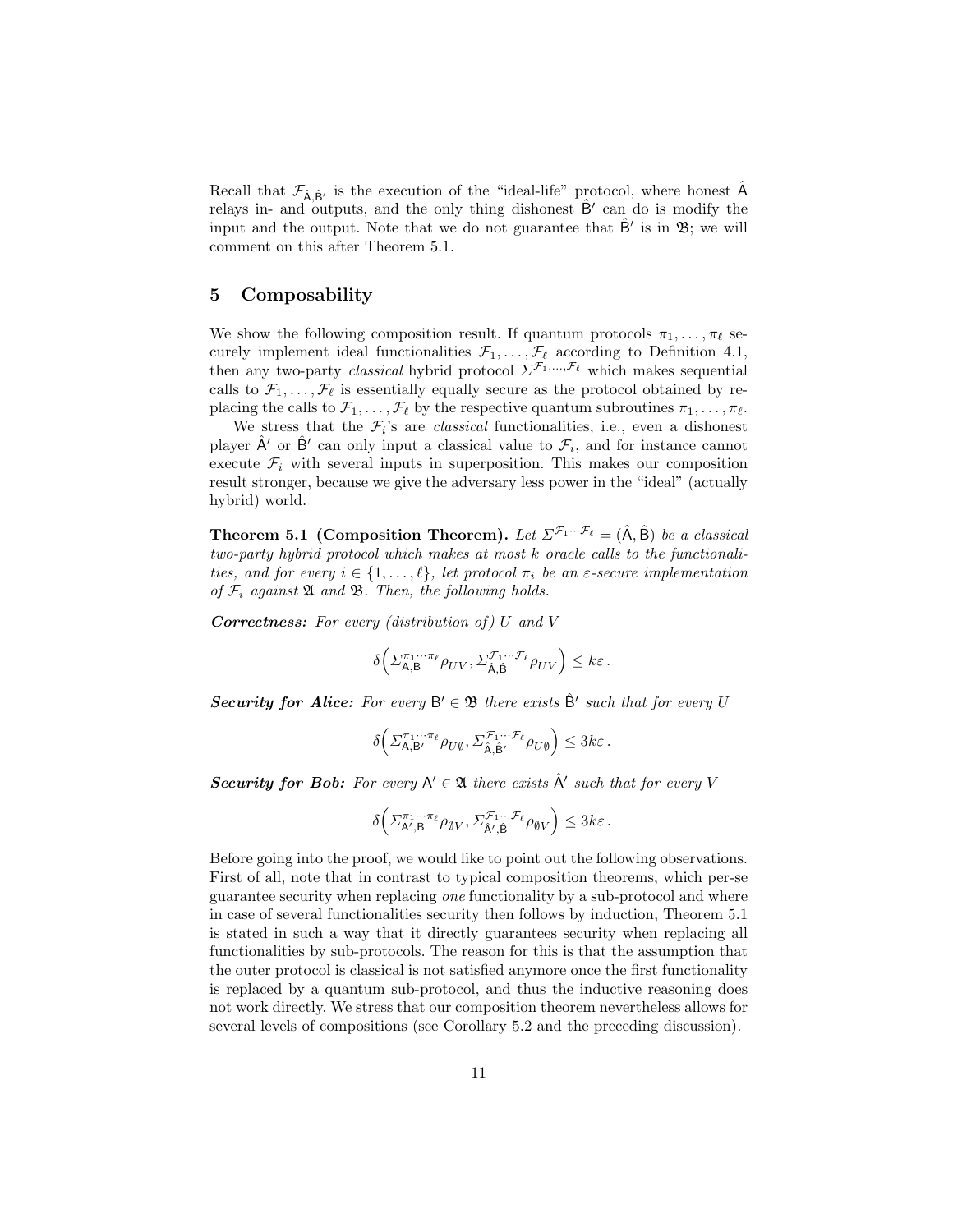Also, note that in Theorem 5.1 we assume the dishonest party to have no input. As in Section 4.2, this can be relaxed to a dishonest party, say Bob, that has an auxiliary input, consisting of a classical part  $Z$  and a quantum part  $V'$ , as long as the quantum part  $V'$  depends on Alice' input  $U$  only through  $Z$ :  $\rho_{UZV} = \rho_{U\leftrightarrow Z\leftrightarrow V}$ ; i.e., dishonest Bob has only classical side-information on Alice' input. This restriction is motivated by our model which captures a classical world except for specific designated quantum sub-protocols, and as such provides dishonest Bob a priori only with classical side-information.

Furthermore, note that we do not guarantee that the hybrid adversary  $\hat{\mathsf{B}}'$  is in  $\mathfrak B$  (and similarly for  $\hat A'$ ). For instance the specific  $\hat B'$  we construct in the proof is more involved with respect to classical resources (memory and computation), but less involved with respect to quantum resources: essentially it follows B', except that it remembers all classical communication and except that the actions during the sub-protocols are replaced by sampling a value from some distribution and preparing a quantum state (of a size that also B' has to handle); the descriptions of the distribution and the state have to be computed by  $\hat{B}'$  from the stored classical communication. By this, natural restrictions on B' concerning its quantum capabilities propagate to  $\hat{B}'$ . For instance if B' has a quantum memory of bounded size, so has  $\hat{B}'$ . Furthermore, in many cases the classical hybrid protocol is actually unconditionally secure against classical dishonest players and as such in particular secure against unbounded quantum dishonest players (because every dishonest quantum strategy can be simulated by an unbounded classical adversary), so no restriction on  $\tilde{B}'$  is needed.

Finally, note that we do not specify what it means for the hybrid protocol to be secure; Theorem 5.1 guarantees that whatever the hybrid protocol achieves, essentially the same is achieved by the real-life protocol with the oracle calls replaced by protocols. But of course in particular, if the hybrid protocol is secure in the sense of Definition 4.1, then so is the real-life protocol, and as such it could itself be used as a quantum sub-protocol in yet another classical outer protocol.

Corollary 5.2. If  $\Sigma^{\mathcal{F}_1 \cdots \mathcal{F}_\ell}$  is a  $\delta$ -secure implementation of G against  $\mathfrak A$  and **B**, and if  $\pi_i$  is an  $\varepsilon$ -secure implementation of  $\mathcal{F}_i$  against **A** and **B** for every  $i \in \{1, \ldots, \ell\}$ , then  $\Sigma^{\pi_1 \cdots \pi_\ell}$  is a  $(\delta+3k\varepsilon)$ -secure implementation of  $\mathcal G$ .

Proof (of Theorem 5.1). Correctness is obvious. We show security for Alice; security for Bob can be shown accordingly. Consider a dishonest B'. First we argue that for every distribution for Alice's input U, there exists a  $\hat{\mathsf{B}}'$  as claimed (which though may depend on  $P_U$ ). Then, in the end, we show how to make B<sup>'</sup> independent of  $P_U$ .

Let  $A$ 's input  $U$  be arbitrarily distributed. We prove the claim by induction on k. The claim holds trivially for protocols that make zero oracle calls. Consider now a protocol  $\Sigma^{\mathcal{F}_1 \cdots \mathcal{F}_\ell}$  with at most  $k > 0$  oracle calls. For simplicity, we assume that the number of oracle calls equals  $k$ , otherwise we instruct the players to makes some "dummy calls". Let  $\rho_{S_kU_kV_k'}$  be the common state right before the k-th and thus last call to one of the sub-protocols  $\pi_1, \ldots, \pi_\ell$  in the execution of the real protocol  $\mathcal{L}^{\pi_1,\ldots,\pi_\ell}$ . To simplify notation in the rest of the proof, we omit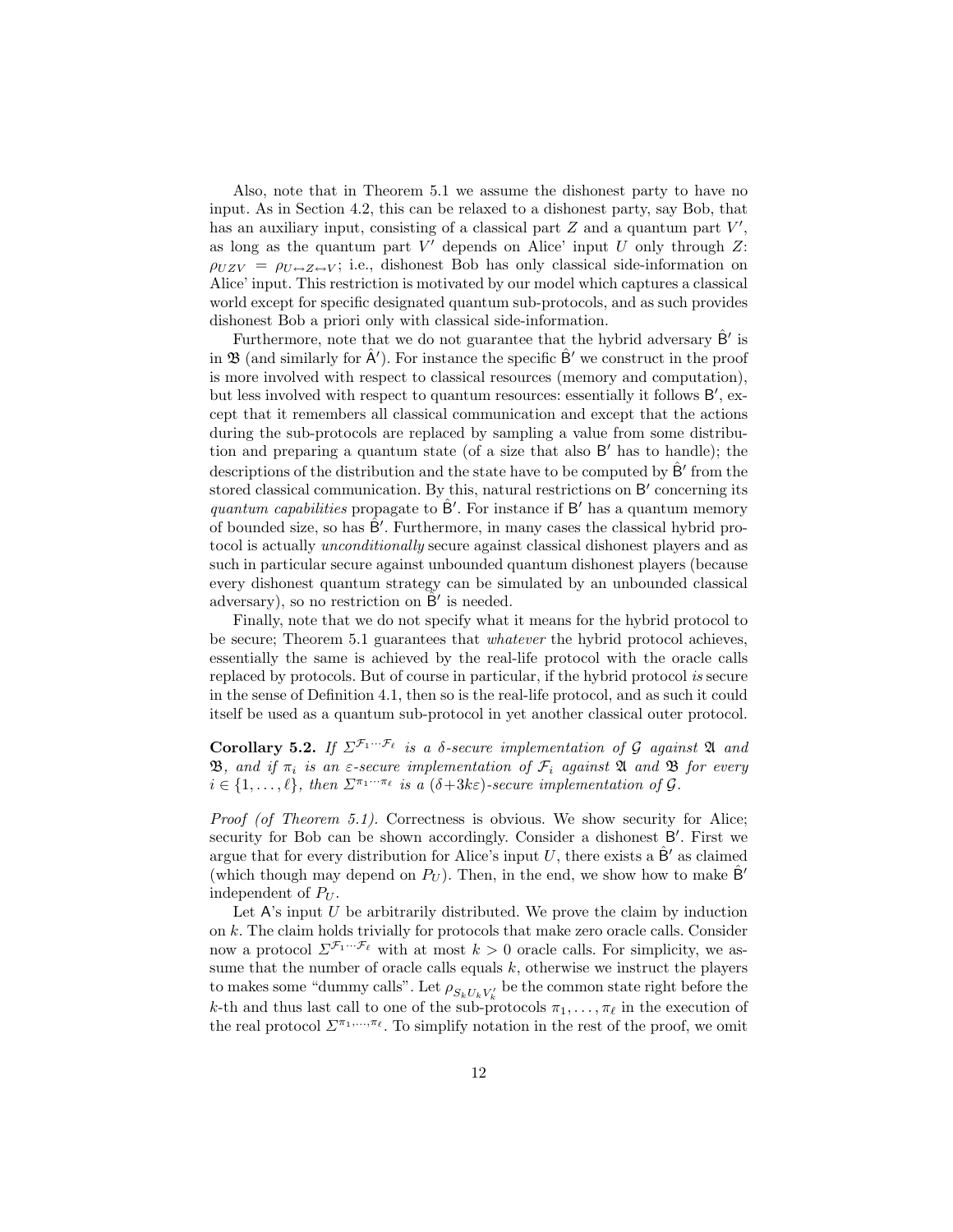the index k and write  $\rho_{\overline{S}\overline{U}\overline{V}}$  instead; see Figure 2. We know from the induction hypothesis for  $k-1$  that there exists  $\hat{\mathsf{B}}'$  such that  $\rho_{\overline{S}\overline{U}\overline{V}'} \approx_{3(k-1)\varepsilon} \sigma_{\overline{S}\overline{U}\overline{V}'}$  where  $\sigma_{\overline{S}\overline{U}\overline{V}}$  is the common state right before the k-th call to a functionality in the execution of the hybrid protocol  $\Sigma^{\mathcal{F}_1 \cdots \mathcal{F}_\ell}_{\hat{A}, \hat{B}', \bar{\mathcal{B}}'}$  As described in Section 3,  $\bar{S}, \bar{U}$ and  $\bar{V}'$  are to be understood as follows.  $\bar{S}$  denotes A's (respectively  $\hat{A}$ 's) classical auxiliary information to be "remembered" during the call to the functionality.  $\bar{U}$ denotes A's (respectively  $\hat{A}$ 's) input to the sub-protocol (respectively functionality) that is to be called next, and  $\bar{V}'$  denotes the dishonest player's current quantum state. For simplicity, we assume that the index  $i$ , which determines the sub-protocol  $\pi_i$  (functionality  $\mathcal{F}_i$ ) to be called next, is fixed and we just write  $\pi$ and F for  $\pi_i$  and  $\mathcal{F}_i$ , respectively. If this is not the case, we consider  $\rho_{\overline{S}\overline{U}\overline{V}'|\overline{I}=i}$ and  $\sigma_{\bar{S}\bar{U}\bar{V}'|\bar{I}=i}$  instead, and reason as below for any i, where  $\bar{I}$  denotes the index of the sub-protocol (functionality) to be called. Note that conditioning on  $I=i$ means that we allow  $\hat{B}'$  to depend on i, but this is legitimate since  $\overline{I}$  is known to the dishonest party.



Fig. 2. Steps of the Composability Proof

Consider now the evolution of the state  $\sigma_{\bar{S}\bar{U}\bar{V}}$  when executing  $\mathcal{F}_{\hat{A},\hat{B}'}$  (as prescribed by the hybrid protocol) with a strategy for  $\hat{B}'$  yet to be determined and when executing  $\pi_{A,B'}$  instead. Let  $\sigma_{\bar{S}\bar{X}\bar{Y}'}$  and  $\tau_{\bar{S}\bar{X}\bar{Y}'}$  denote the corresponding states after the execution of respectively  $\pi_{A,B'}$  and  $\mathcal{F}_{\hat{A},\hat{B}'},$  see Figure 2. We show that  $\sigma_{\bar{S}\bar{X}\bar{Y}'}$  and  $\tau_{\bar{S}\bar{X}\bar{Y}'}$  are 3 $\varepsilon$ -close; this then proves the result by the fact that evolution does not increase the trace distance and by the triangle inequality:

$$
\rho_{\bar{S}\bar{X}\bar{Y}'} = (\mathrm{id}_{\bar{S}} \otimes \pi_{\mathsf{A},\mathsf{B}'}) \rho_{\bar{S}\bar{U}\bar{V}'} \approx_{3(k-1)\varepsilon} (\mathrm{id}_{\bar{S}} \otimes \pi_{\mathsf{A},\mathsf{B}'}) \sigma_{\bar{S}\bar{U}\bar{V}'} = \sigma_{\bar{S}\bar{X}\bar{Y}'}\approx_{3\varepsilon} \tau_{\bar{S}\bar{X}\bar{Y}'} = (\mathrm{id}_{\bar{S}} \otimes \mathcal{F}_{\hat{\mathsf{A}},\hat{\mathsf{B}}'}) \sigma_{\bar{S}\bar{U}\bar{V}'}.
$$

Let  $\sigma_{\bar{S}\bar{U}\bar{Z}\bar{V}'}$ ,  $\sigma_{\bar{S}\bar{X}\bar{Z}\bar{Y}'}$  and  $\tau_{\bar{S}\bar{X}\bar{Z}\bar{Y}'}$  be the extensions of the respective states  $\sigma_{\bar{S}\bar{U}\bar{V}'}$ ,  $\sigma_{\bar{S}\bar{X}\bar{Y}'}$  and  $\tau_{\bar{S}\bar{X}\bar{Y}'}$  when we also consider  $\bar{Z}$  (which collects the classical communication dictated by  $\Sigma^{\mathcal{F}_1...\mathcal{F}_\ell}$  as well as  $\hat{\mathsf{B}}'$ 's classical inputs to and outputs from the previous oracle calls), which is guaranteed to exist by our for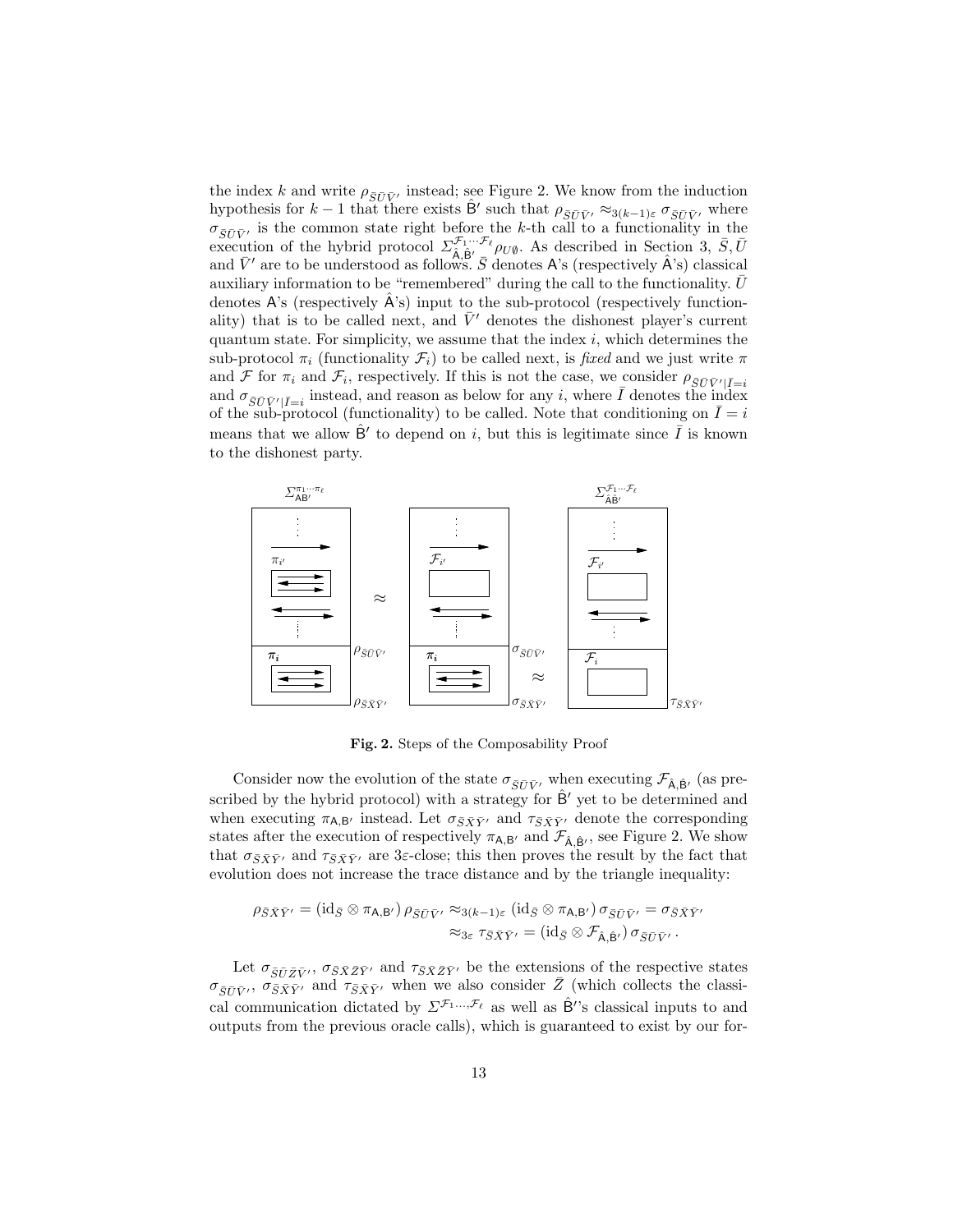malization of a *classical* hybrid protocol, so that  $\overline{Z}$  is without loss of generality contained in  $\bar{V}'$  and  $\sigma_{\bar{S}\bar{U}\bar{Z}\bar{V}'} = \sigma_{\bar{S}\bar{U}\leftrightarrow\bar{Z}\leftrightarrow\bar{V}'}$ . It thus follows from Proposition 4.3 that  $\sigma_{\bar{S}\bar{X}\bar{Z}\bar{Y}'}$  and  $\tau_{\bar{S}\bar{X}\bar{Z}\bar{Y}'}$  are 3*ε*-close for a proper strategy of  $\hat{B}'$ . Note that the strategy of  $\hat{B}'$  may depend on the state  $\sigma_{\overline{SUZ}V}$ , but since  $P_U$  as well as  $\hat{A}$ 's behavior are fixed,  $\sigma_{\bar{S}\bar{U}\bar{Z}\bar{V}'}$  is also fixed.

It remains to argue that we can make  $\hat{B}'$  independent of  $P_U$ . We use an elegant argument due to Crépeau and Wullschleger [6]. We know that for any  $P_U$  there exists a  $\hat{\mathsf{B}}'$  (though depending on  $P_U$ ) as required. For any value u that  $U$  may take on, let then

$$
\varepsilon_u = \delta\Big(\Sigma^{\pi_1\cdots\pi_\ell}_{\mathsf{A},\mathsf{B}'}\rho_{U\emptyset|U=u}, \Sigma^{\mathcal{F}_1\cdots\mathcal{F}_\ell}_{\hat{\mathsf{A}},\hat{\mathsf{B}}'}\rho_{U\emptyset|U=u}\Big)\,.
$$

Then,  $\sum_{u} P_U(u) \varepsilon_u = 3k\varepsilon$ . The  $\varepsilon_u$ 's depend on  $P_U$ , and thus we also write  $\varepsilon_u(P_U)$ . Consider now the function F which maps an arbitrary distribution  $P_U$ for U to a new distribution defined as  $F(P_U)(u) := \frac{1+\varepsilon_u(P_U)}{1+3k\varepsilon} P_U(u)$ . Function F is continuous and maps a non-empty, compact, convex set onto itself. Thus, by Brouwer's Fixed Point Theorem, it must have a fixed point: a distribution  $P_U$ with  $F(P_U) = P_U$ , and thus  $\varepsilon_u(P_U) = 3k\varepsilon$  for any u. It follows that  $\hat{\mathsf{B}}'$  which works for that particular distribution  $P_U$  in fact works for any specific value for U and so for any distribution of U.  $\Box$ 

### 6 Example: Secure Identification

We show that the information-theoretic security definition proposed by Damgård et al. for their secure-identification quantum protocol in the bounded-quantumstorage model [9] implies security in our sense for a proper functionality  $\mathcal{F}_{ID}$ ; this guarantees composability as in Theorem 5.1 for their protocol. In the full version [11] of this paper, we also show the corresponding for the 1-2 OT scheme [7] and for other variants of OT.

A secure identification scheme allows a user Alice to identify herself to server Bob by securely checking whether the supplied password agrees with the one stored by Bob. Specifically, on respective input strings  $W_A, W_B \in \mathcal{W}$  provided by Alice and Bob, the functionality outputs the bit  $Y = (W_A \stackrel{\text{?}}{=} W_B)$  to Bob. A dishonest server  $B'$  should learn essentially no information on  $W_A$  beyond that he can come up with a guess  $W'$  for  $W_A$  and learns whether  $W' = W_A$  or not, and similarly a dishonest user A' succeeds in convincing Bob essentially only if she guesses  $W_B$  correctly. If her guess is incorrect then the only thing she might learn is that her guess is incorrect. The corresponding ideal functionality is depicted in Figure 3. Note that if dishonest A' provides the "correct" input  $W_A = W_B$ , then  $\mathcal{F}_{ID}$  allows A' to learn this while she may still enforce Bob to reject (by setting the "override bit"  $D$  to 0). In [11] we study a slightly stronger variant, which does not allow this somewhat unfair option for  $A^{\prime}$ .<sup>7</sup>

<sup>&</sup>lt;sup>7</sup> The reason we study here the weaker version is that this corresponds to the security guaranteed by the definition proposed in [9], as we show.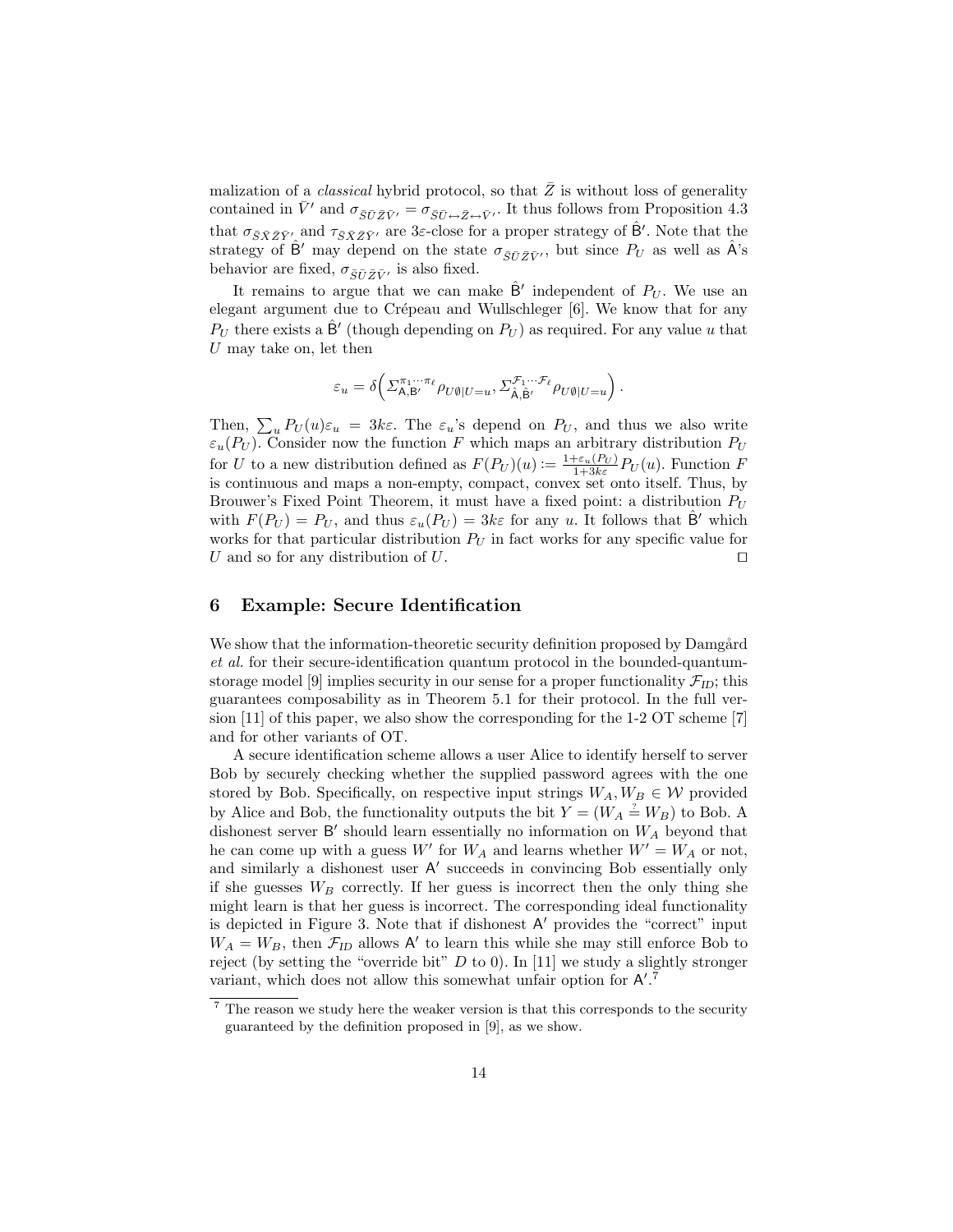**Functionality**  $\mathcal{F}_{ID}$ : Upon receiving strings  $W_A$  and  $W_B$  from user Alice and from server Bob,  $\mathcal{F}_{ID}$  outputs the bit  $W_A \stackrel{\text{'}}{=} W_B$  to Bob.

If Alice is dishonest, she may input an additional "override bit" D. Then,  $\mathcal{F}_{ID}$  outputs the bit  $W_A \stackrel{?}{=} W_B$  to Alice and the bit  $(W_A \stackrel{?}{=} W_B) \wedge D$  to Bob.

Fig. 3. The Ideal Password-Based Identification Functionality.

We recall the security definition from [9] for a secure identification scheme. The definition is in the framework described in Section 4.1; thus, it considers a single execution of the protocol with an arbitrary distribution for the honest players inputs and with no input for dishonest players, and security is defined by information-theoretic conditions on the resulting output states. For consistency with the above notation (and the notation used in [9]), Alice and Bob's inputs are denoted by  $W_A$  and  $W_B$ , respectively, rather than U and V. Furthermore, note that honest Alice's output X is empty:  $X = \emptyset$ .

Definition 6.1 (Secure Identification). A password-based quantum identification scheme is  $\varepsilon$ -secure (against  $\mathfrak A$  and  $\mathfrak B$ ) if the following properties hold.

- Correctness: For honest user Alice and honest server Bob, and for any joint input distribution  $P_{W_A W_B}$ , Bob learns whether their input is equal, except with probability  $\varepsilon$ .
- Security for Alice: For any dishonest server  $B' \in \mathcal{B}$ , and for any distribution of  $W_A$ , the resulting common output state  $\rho_{W_A Y'}$  (augmented with  $W_A$ ) is such that there exists a classical W' that is independent of  $W_A$  and such that

 $\rho_{W_A W'Y' | W_A \neq W'} \approx_{\varepsilon} \rho_{W_A \leftrightarrow W' \leftrightarrow Y' | W_A \neq W'}$ ,

**Security for Bob:** For any dishonest user  $A' \in \mathfrak{A}$ , and for any distribution of  $W_B$ , the resulting common output state  $\rho_{W_B Y X'}$  (augmented with  $W_B$ ) is such that there exists a classical  $W'$  independent of  $W_B$ , such that if  $W_B \neq W'$  then  $Y = 1$  with probability at most  $\varepsilon$ , and

 $\rho_{W_B W'X'|W' \neq W_B} \approx_{\varepsilon} \rho_{W_B \leftrightarrow W' \leftrightarrow X'|W' \neq W_B}$ .

**Proposition 6.2.** A quantum protocol satisfying Definition 6.1 3 $\varepsilon$ -securely implements the functionality  $\mathcal{F}_{ID}$  from Figure 3 according to Definition 4.1.

Proof. Correctness follows immediately.

Security for Alice: Consider  $W'$  which is guaranteed to exist by Definition 6.1. Let us define  $V = W'$  and let Y be the bit  $W_A \stackrel{?}{=} W'$ . By the requirement of Definition 6.1,  $W'$  is independent of Alice's input  $W_A$ . Furthermore, we have

$$
(W_A, W', \emptyset, Y) = (W_A, W', \mathcal{F}_{ID}(W_A, W'))
$$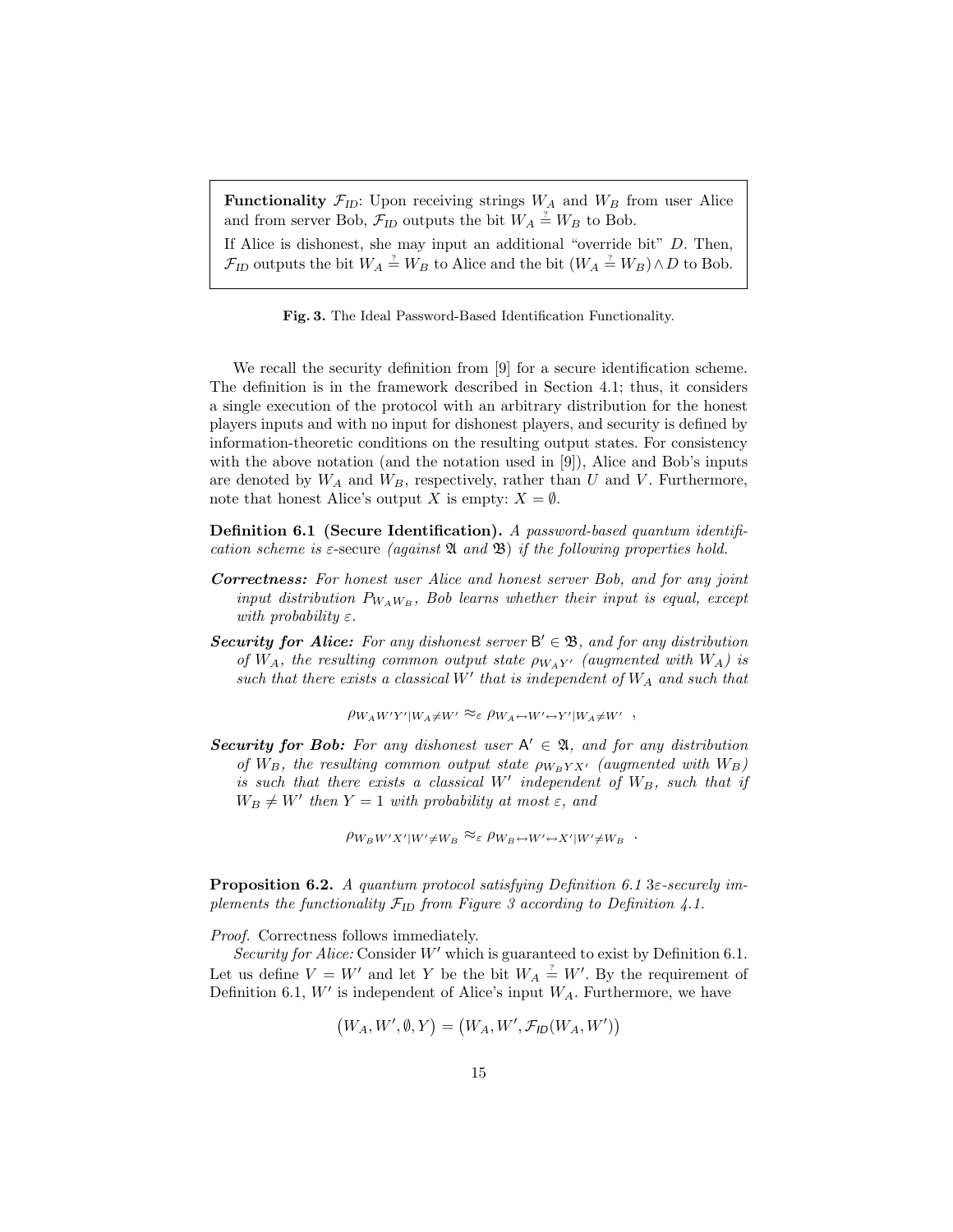by the definition of  $\mathcal{F}_{ID}$ . Finally, we note that Y completely determines the event  $\mathcal{E} := \{W_A \neq W'\}$  and therefore, we conclude using Lemma 2.3 that

 $\rho_{W_A \emptyset W'YY'}$ 

$$
= \Pr[W_A \neq W'] \cdot \rho_{W_A \emptyset W'YY'|W_A \neq W'} + \Pr[W_A = W'] \cdot \rho_{W_A \emptyset W'YY'|W_A = W'}= \Pr[W_A \neq W'] \cdot \rho_{W_A \emptyset W'YY'|W_A \neq W'} + \Pr[W_A = W'] \cdot \rho_{W_A \leftrightarrow W'Y \leftrightarrow Y'|W_A = W'}\approx_{\varepsilon} \Pr[W_A \neq W'] \cdot \rho_{W_A \leftrightarrow W'Y \leftrightarrow Y'|W_A \neq W'} + \Pr[W_A = W'] \cdot \rho_{W_A \leftrightarrow W'Y \leftrightarrow Y'|W_A = W'}= \rho_{W_A \leftrightarrow W'Y \leftrightarrow Y'}.
$$

Security for Bob: Consider the random variable  $W'$  which is guaranteed to exist by Definition 6.1. Let us define U and X as follows. We let  $U = (W', D)$ where we define  $D = Y$  if  $W_B = W'$ , and else we choose D "freshly" to be 0 with probability  $Pr[Y = 0|W_B = W']$  and to be 1 otherwise. Furthermore, we let  $X = (W' \stackrel{\text{\tiny ?}}{=} W_B)$ . Recall that by the requirement of Definition 6.1, W' is independent of Bob's input  $W_B$ . Furthermore by construction,  $D = 0$ with probability  $Pr[Y = 0|W_B = W']$ , independent of the value of  $W_B$  (and independent of whether  $W_B = W'$  or not). Thus, U is perfectly independent of  $W_B$ .

Since by Definition 6.1 the probability for Bob to decide that the inputs are equal,  $Y = 1$ , does not exceed  $\varepsilon$  if  $W_B \neq W'$ , we have that

$$
P_{U W_B X Y} = \Pr[W_B = W'] \cdot P_{U W_B X Y} |_{W_B = W'} + \Pr[W_B \neq W'] \cdot P_{U W_B X Y} |_{W_B \neq W'}
$$
  
= 
$$
\Pr[W_B = W'] \cdot P_{U W_B \mathcal{F}_D(U, W_B)} |_{W_B = W'} + \Pr[W_B \neq W'] \cdot P_{U W_B X Y} |_{W_B \neq W'}
$$
  

$$
\approx_{\varepsilon} \Pr[W_B = W'] \cdot P_{U W_B \mathcal{F}_D(U, W_B)} |_{W_B = W'} + \Pr[W_B \neq W'] \cdot P_{U W_B \mathcal{F}_D(U, W_B)} |_{W_B \neq W'}
$$
  
= 
$$
P_{U W_B \mathcal{F}_D(U, W_B)}.
$$

Finally, we have

$$
\rho_{W_BYUXX'} = \Pr[W_B \neq W'] \cdot \rho_{W_BYW'DXX'|W_B \neq W'} + \Pr[W_B = W'] \cdot \rho_{W_BYW'DXX'|W_B = W'}.
$$

In the case  $W_B = W'$ , we have by construction that  $D = Y$  and therefore, we obtain that  $\rho_{W_B Y W'DX X'|W_B=W'} = \rho_{W_B Y \leftrightarrow W'D \leftrightarrow X X'|W_B=W'}$ . If  $W_B \neq W'$ , it follows from Definition 6.1 and the fact that  $D$  is sampled independently that  $\rho_{W_B W'DX'|W' \neq W_B} \approx_{\varepsilon} \rho_{W_B \leftrightarrow W'D \leftrightarrow X'|W' \neq W_B}$ . Furthermore, the bit X is fixed to 0 in case  $W_B \neq W'$  and we only make an error of at most  $\varepsilon$  assuming that Bob's output  $Y$  is always 0 and therefore,

$$
\rho_{W_B Y W' D X X' | W_B \neq W'} \approx_{\varepsilon} \rho_{W_B (Y=0) W' D (X=0) X' | W_B \neq W'} \approx_{\varepsilon} \rho_{W_B Y=0} \leftrightarrow W' D (X=0) \leftrightarrow X' | W_B \neq W'} \approx_{\varepsilon} \rho_{W_B Y \leftrightarrow W' D X \leftrightarrow X' | W_B \neq W'}
$$

Putting things together, we obtain

 $\mathbb{R}$  Property is presented by  $\mathbb{R}$ 

$$
\rho_{W_B YUXX'} \approx_{3\varepsilon} \Pr[W_B \neq W'] \cdot \rho_{W_B Y \leftrightarrow W'DX \leftrightarrow X'|W_B \neq W'}
$$

$$
+ \Pr[W_B = W'] \cdot \rho_{W_B Y \leftrightarrow W'D \leftrightarrow XX'|W_B = W'}
$$

$$
= \rho_{W_B Y \leftrightarrow (W'D)X \leftrightarrow X'},
$$

where we used Lemma 2.1 and 2.3 in the last step.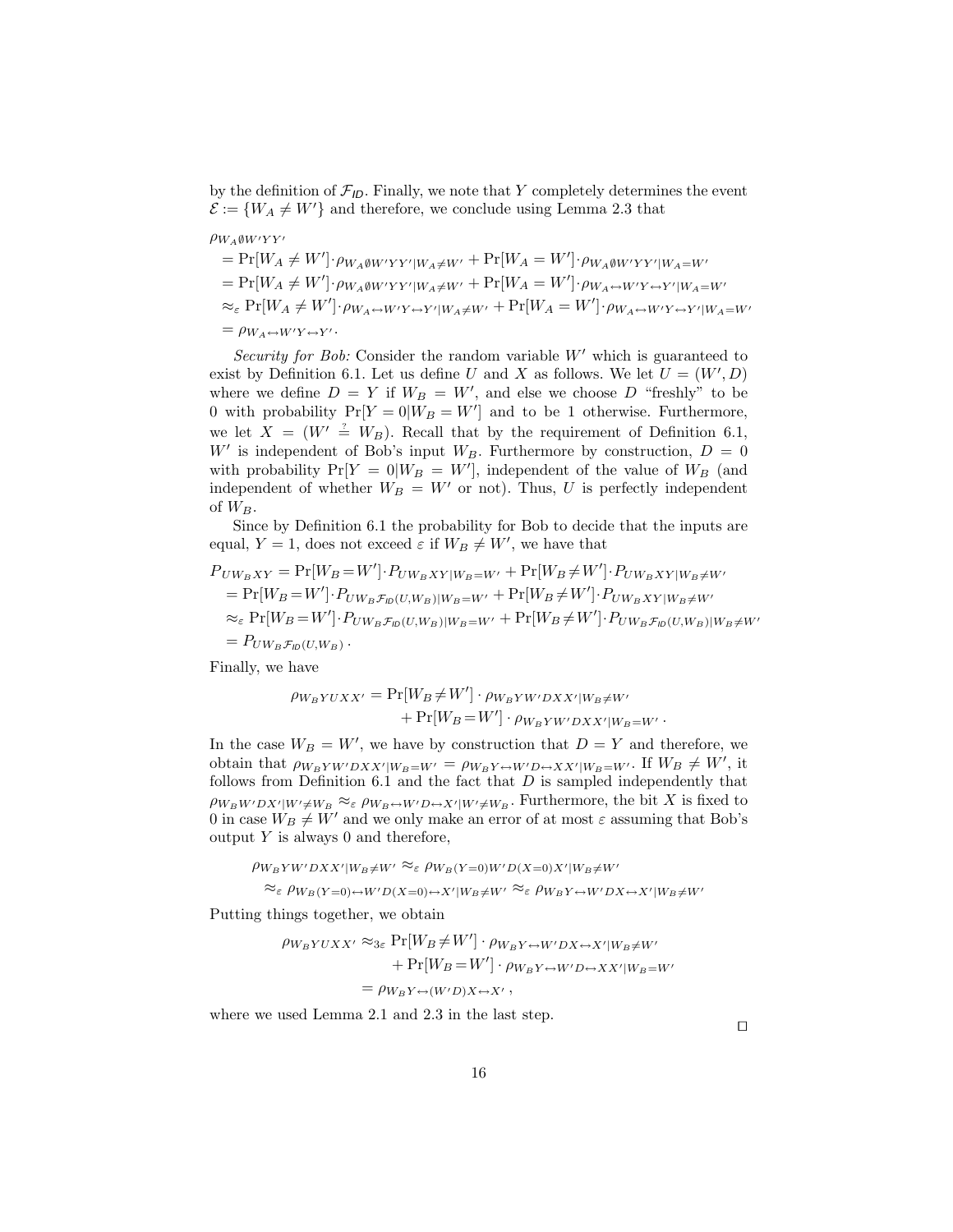# 7 Conclusion

We proposed a general security definition for quantum protocols in terms of simple quantum-information-theoretic conditions and showed that quantum protocols fulfilling the definition do their job as expected when used as subroutines in a larger classical protocol. The restriction to classical "outer" protocols fits our currently limited ability for executing quantum protocols, but can also be appreciated in that our security conditions pose minimal requirements for a quantum protocol to be useful beyond running it in isolation.

# Acknowledgements

We would like to thank Jürg Wullschleger for sharing a draft of  $[6]$  and pointing out how to avoid the dependency of the dishonest player in the ideal model from the honest player's input distribution.

# References

- 1. M. Ben-Or, C. Crépeau, D. Gottesman, A. Hassidim, and A. Smith. Secure multiparty quantum computation with (only) a strict honest majority. In 46th Annual IEEE Symposium on Foundations of Computer Science (FOCS), pages 249–260, 2005.
- 2. M. Ben-Or, M. Horodecki, D. W. Leung, D. Mayers, and J. Oppenheim. The universal composable security of quantum key distribution. In Theory of Cryptography Conference (TCC), volume 3378 of Lecture Notes in Computer Science, pages 386–406. Springer, 2005.
- 3. M. Ben-Or and D. Mayers. General security definition and composability for quantum and classical protocols, September 2004. http://arxive.org/abs/quant-ph/0409062.
- 4. R. Colbeck. The impossibility of secure two-party classical computation. http://arxiv.org/abs/0708.2843, August 2007.
- 5. C. Cr´epeau, G. Savvides, C. Schaffner, and J. Wullschleger. Information-theoretic conditions for two-party secure function evaluation. In Advances in Cryptology-EUROCRYPT '06, volume 4004 of Lecture Notes in Computer Science, pages 538– 554. Springer, 2006.
- 6. C. Cr´epeau and J. Wullschleger. Statistical security conditions for two-party secure function evaluation. In Third International Conference on Information Theoretic Security (ICITS), pages 86–99, 2008.
- 7. I. B. Damgård, S. Fehr, R. Renner, L. Salvail, and C. Schaffner. A tight highorder entropic quantum uncertainty relation with applications. In Advances in Cryptology—CRYPTO '07, volume 4622 of Lecture Notes in Computer Science, pages 360–378. Springer, 2007.
- 8. I. B. Damgård, S. Fehr, L. Salvail, and C. Schaffner. Cryptography in the bounded quantum-storage model. In 46th Annual IEEE Symposium on Foundations of Computer Science (FOCS), pages 449–458, 2005. Full version available at: http://arxiv.org/abs/quant-ph/0508222v2.